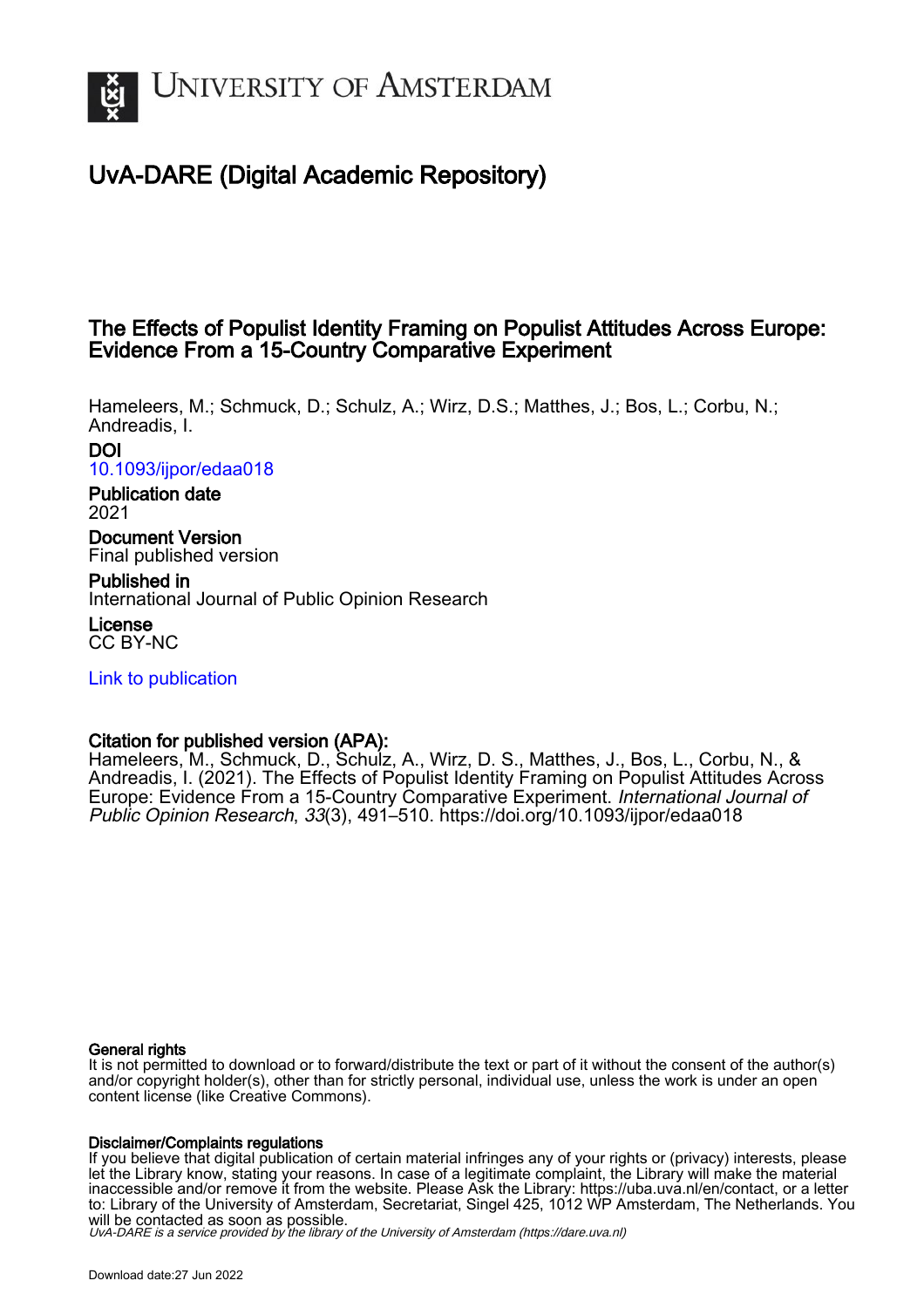International Journal of Public Opinion Research Vol. 33 No. 3 2021 V<sup>C</sup> The Author(s) 2021. Published by Oxford University Press on behalf of The World Association for Public Opinion Research. This is an Open Access article distributed under the terms of the Creative Commons Attribution Non-Commercial License (http://creativecommons.org/licenses/by-nc/4.0/), which permits non-commercial reuse, distribution, and reproduction in any medium, provided the original work is properly cited. For commer-

cial re-use, please contact journals.permissions@oup.com

doi:10.1093/ijpor/edaa018 Advance Access publication 13 March 2021

# The Effects of Populist Identity Framing on Populist Attitudes Across Europe: Evidence From a 15-Country Comparative Experiment

# Michael Hameleers  $\bullet$  <sup>1</sup>, Desirée Schmuck  $\bullet$  <sup>3</sup>, Anne Schulz  $\bullet$ <sup>4</sup>, Dominique Stefanie Wirz  $\bullet$ <sup>5</sup>, Jörg Matthes  $\bullet$  <sup>2</sup>, Linda Bos<sup>1</sup>, Nicoleta Corbu<sup>6</sup>, and Ioannis Andreadis <sup>0</sup><sup>7</sup>

<sup>1</sup>University of Amsterdam, The Amsterdam School of Communication Research (ASCoR), The Netherlands; <sup>2</sup>Ludwig-Maximilians-Universität München Institut für Kommunikationswissenschaft und Medienforschung, University of Vienna, Austria; <sup>3</sup>School for Mass Communication Research, KU Leuven, Belgium; <sup>4</sup> Reuters Institute for the Study of Journalism, Oxford University, UK; <sup>5</sup>Department of Mass Media and Communication Research, University of Fribourg, Switzerland; Mational University of Political Studies and Public Administration, College of Communication and Public Relations, SNSPA, Romania; <sup>7</sup> Department of Political Sciences Aristotle University Thessaloniki, University of Thessaloniki, Greece

### Abstract

We investigate the effects of populist messages that (a) stress the centrality of "ordinary" people, (b) shift blame to the "corrupt" elites, or (c) combine people centrality and antielitist cues on 3 dimensions of populist attitudes: anti-elitism, homogeneous people, and popular sovereignty. We conducted an extensive 15-country experiment in which we manipulated populist communication as social identity frames  $(N = 7,271)$ . Multilevel analyses demonstrate that messages stressing the centrality of the ordinary people activate all dimensions of populist attitudes. In contrast, anti-elite messages activate anti-elitism attitudes only for those individuals with lower levels of education and extreme positions on the ideological left–right spectrum. Our findings suggest that populist political communication plays a key role in activating populist attitudes across Europe.

All correspondence concerning this article should be addressed to Michael Hameleers, PhD, The Amsterdam School of Communication Research (ASCoR), University of Amsterdam, Nieuwe Achtergracht 166, 1018 WV Amsterdam, The Netherlands. E-mail: m.hameleers@uva.nl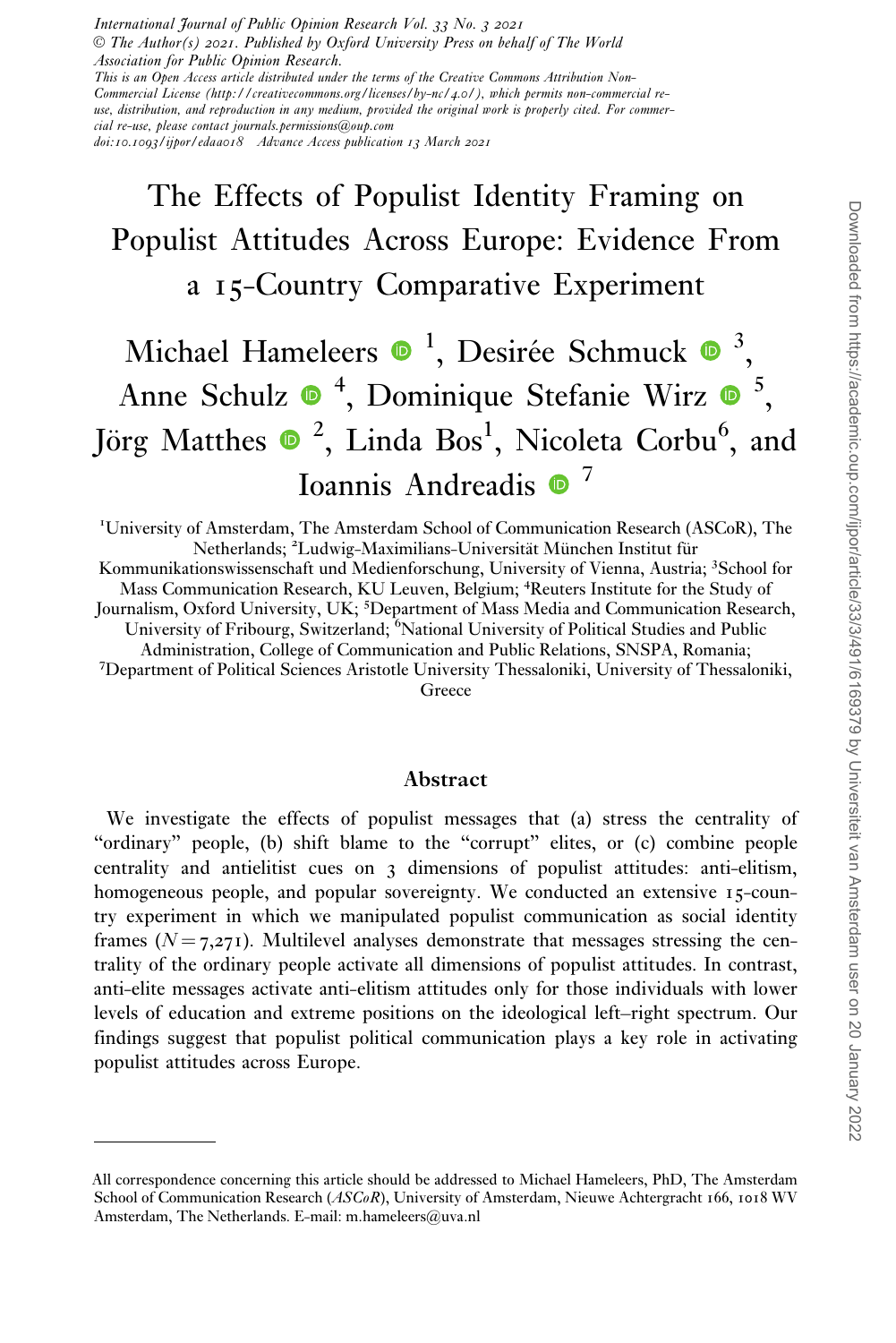Populism research has recently gravitated toward a consensus of populism as a thincored ideology or idea, in which the "good ordinary people" are framed in opposition to the "corrupt" elites (e.g., [Mudde,](#page-19-0) 2004; [Mudde & Rovira Kaltwasser,](#page-20-0) 2017). Reasoned from a communicative perspective, we regard populism as the cultivation and expression of social identity frames. Social identity frames can be conceptualized as emphasis frames (see [Cacciatore, Scheufele & Iyengar,](#page-18-0) 2016) that promote particular considerations regarding in-groups and out-groups. In line with the seminal conceptualization by [Entman \(](#page-19-0)1993), such considerations can relate to causes (i.e., blame) or consequences (i.e., victimization). This social identity approach to populism regards the ordinary people as an in-group, which is described to be threatened by the corrupt elites as well as "dangerous others" ([Albertazzi](#page-18-0) [& McDonnell,](#page-18-0) 2008; [Mols & Jetten,](#page-19-0) 2016).

Based on the premises of the ideational approach to populism (e.g., [Busby, Gubler,](#page-18-0) & [Hawkins,](#page-18-0) 2019; [Hawkins](#page-19-0) & [Rovira Kaltwasser,](#page-19-0) 2019), we postulate that these frames can be effective in activating populist attitudes because they depict (a) the elites as an easily accessible culprit for various threats and (b) the people as a virtuous and homogenous in-group that is able to solve prevailing problems on its own behalf. These frames should have the strongest activating effects on populist attitudes if they are perceived as personally relevant and credible (e.g., [Busby et al.,](#page-18-0) 2019)—for example, because they resonate with national-level threats or individual-level perceptions of (economic) deprivation (e.g., [Hawkins](#page-19-0) & [Rovira Kaltwasser,](#page-19-0) 2019; [Rico & Anduiza,](#page-20-0) [2019](#page-20-0)). As previous research has shown that some political actors rely more on the outgroup frame and others more on the in-group frame ([Ernst, Engesser,](#page-19-0) [& Esser,](#page-19-0) 2017), we further investigate if exposure to specific frame components activates populist attitudes as a whole, or rather increases the accessibility of specific attitude dimensions.

Given the substantial heterogeneity in (populist) parties and contextual-level opportunity structures within Europe, the findings of previous research may not be generalizable (Aalberg, Esser, Reinemann, Strömbäck, & de Vreese, 2017). Therefore, we collected data in Western, Northern, Southern, and Eastern regions of Europe—national settings that differ on a number of important factors that may play a role in the reception of populist ideas (e.g., [Aalberg et al.,](#page-18-0) 2017). Among other things, Southern European countries have faced more severe consequences of recent European recessions than Western and Northern regions, and left-wing populism has been more pervasive in these regions compared with the success of right-wing populism in other regions. The perception of economic hardship on the country level may enhance the salience of popu-list attitudes [\(Rico & Anduiza,](#page-20-0) 2019)—and may therefore also correspond to the effectiveness of populist frames. The persuasiveness of populist identity frames may not only differ between countries, but can also vary on the individual level. In light of this, many studies have zoomed in on demand-side factors that influence the persuasiveness of populist messages, such as education, partisanship or (national) identification (e.g., [Bos,](#page-18-0) [van der Brug, & de Vreese,](#page-18-0) 2013; [Schmuck](#page-20-0) & [Matthes,](#page-20-0) 2017).

As key contribution of this study, we examine the effects of populist communication across a variety of Northern, Eastern, Southern, and Western European countries. We find that exposure to populist ideas can activate message-congruent populist attitudes, and that exposure to people-centric populist communication activates all dimensions of populist attitudes. Populist messages that stress the divide between the ordinary people and the corrupt elites only activate populist attitudes among people with more extreme ideological positions and lower levels of education. Together, these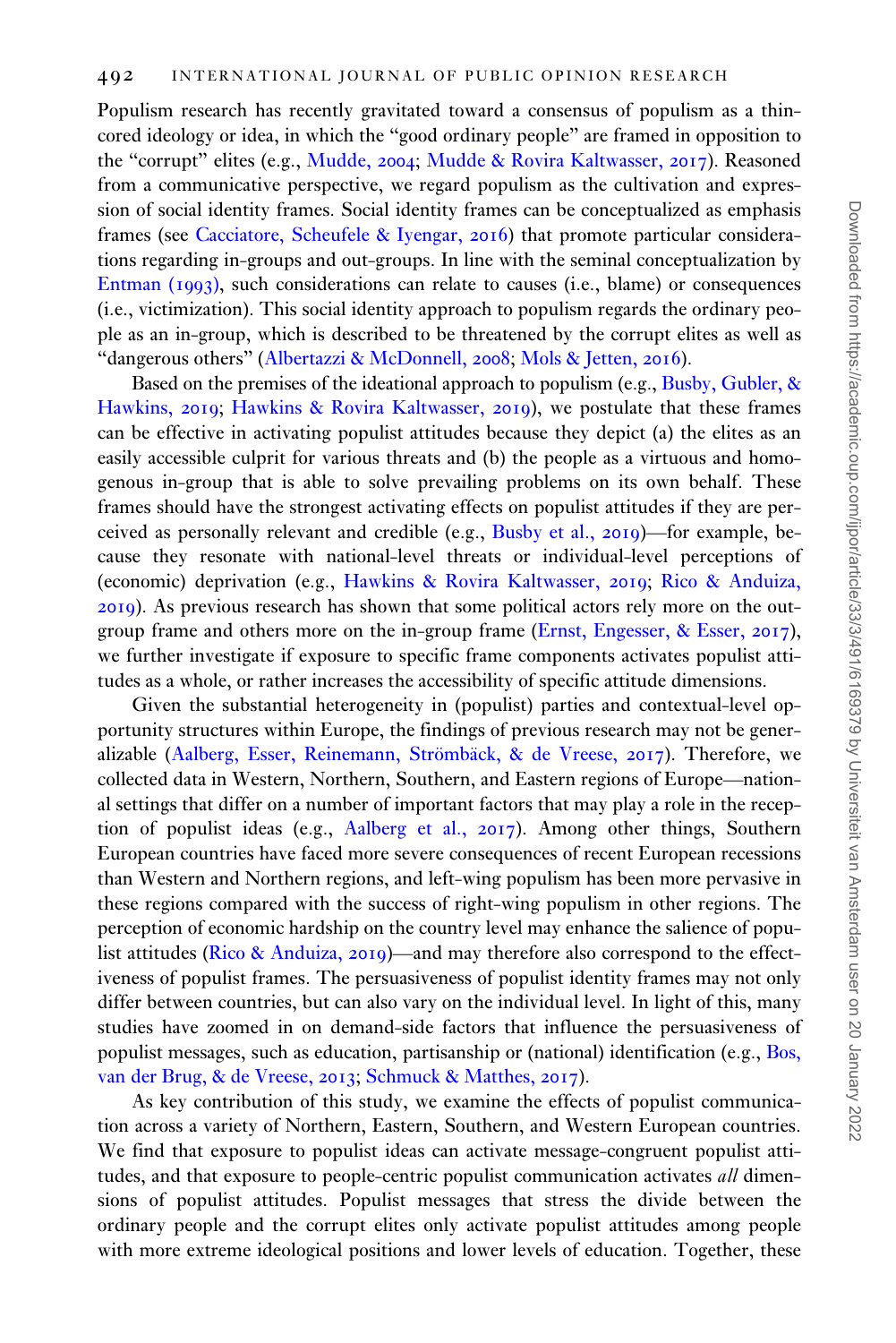findings indicate that exposure to populist ideas can activate populist interpretations of European citizens, but that these effects are most pronounced for citizens with lower education and more extreme political views.

In the Populist Communication as a Social Identity Frame section, we review literature on the persuasiveness of populist communication from a social identity perspective to formulate hypotheses on the direct effects of populist communication, and the role of formal education and ideological extremity on different dimensions of populist attitudes. Next, we introduce the method and measures used in our 15-country experiment. Findings and implications are discussed in the final sections of the article.

#### Populist Communication as a Social Identity Frame

Populist ideas emphasize a pervasive divide in politics and society (e.g., [Mudde,](#page-19-0) 2004; [Taggart,](#page-20-0) 2000). Specifically, the ordinary people are framed in opposition to the corrupt and self-interested elites [\(Mudde,](#page-19-0) 2004). These elites should represent the ordinary people's will, but the voice of the ordinary people is allegedly neglected or silenced in political decision-making (e.g., [Canovan,](#page-18-0) 1999). A growing body of empirical research has studied populism from a communication perspective (e.g., [Aalberg et al.,](#page-18-0) 2017; [Jagers & Walgrave,](#page-19-0) 2007). Building further on this conceptualization, we approach populist communication as the expression of social identity frames. Populist social identity frames consist of two central components: (a) the emphasis on the corrupt elites as an out-group (the antielite frame) and (b) the reference to the homogenous and pure people as a self-determined in-group, whose will should be directly transposed into political decisions (the people centrality frame).

The corrupt elites that is, the populist out-group, is framed as posing a threat to the people from above. The elites are accused of only being interested in staying in their ivory tower, neglecting the voice of the silenced people far away on the streets (e.g., [Taggart,](#page-20-0) 2000). Populist communication frequently frames the national government as an elitist out-group (e.g., [Jagers & Walgrave,](#page-19-0) 2007). This means that the political establishment is held responsible for not listening to the voice of ordinary voters, and is failing to represent the electorate. The elitist out-group can however also be economic, which is salient in the communication of many left-wing populist actors.

Populism's cultivation of an elitist out-group can be connected to the theoretical underpinnings of social identity framing ([Gamson,](#page-19-0) 1992; [Polletta & Jasper,](#page-20-0) 2001). Social identity frames create a salient threat to the people by constructing credible scapegoats that can be held accountable for the people's experienced dissent. In creating a culpable out-group, populism thus simultaneously constructs an in-group of ordinary citizens that are not part of the elites (e.g., [Jagers](#page-19-0) [& Walgrave,](#page-19-0) 2007). In assigning negative qualities to the elitist out-group, populism thus reassures a positive and internally consistent image of the in-group's self, be it politically, economic or socio-cultural. The context in which identity is constructed or perceived may determine which self-concept is most relevant (e.g., [Mols,](#page-19-0) 2012). In the setting of populist communication, the social identity of a community of hard-working and honest ordinary people that are not represented by the self-interested elite may become most salient.

Here, it is important to note that we restrict our conceptualization of populism to its ideational core [\(Mudde,](#page-19-0) 2004). Although we believe that the exclusion of societal out-groups, such as immigrants on the right wing, can be an important supplemental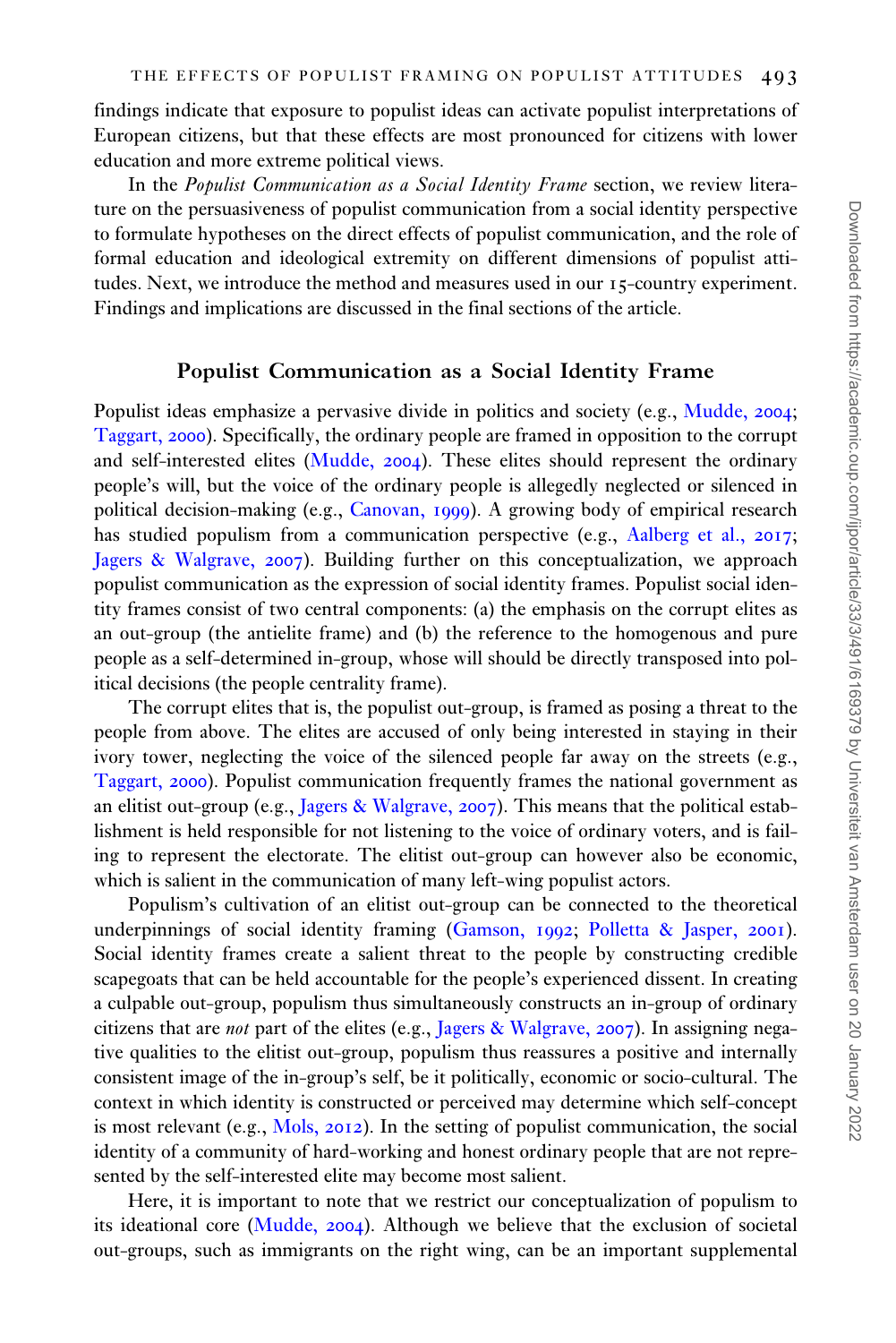component of populism (e.g., [Jagers](#page-19-0) & [Walgrave,](#page-19-0) 2007), these ideas enrich or extend the core idea that is central to populism irrespective of its political host ideology: the central divide between the ordinary people and the culpable elites.

# The Effects of Populist Identity Framing on Message-Congruent Populist Attitudes

The ideational approach posits that populist attitudes can be regarded as pre-existing mental maps or worldviews that exist as dormant interpretations in individuals that need to be awakened or activated by the context (e.g., [Busby et al.,](#page-18-0) 2019). In this article, we argue that exposure to populist ideas can, in the right context, activate populist attitudes. Two psychological mechanisms are involved in this process. First, repeated exposure to derogatory (or positive) images of an out-group (or in-group) leads to the activation of related stereotypes (implicit stereotypes), which can be a rather automatic process. Second, through the application process, these stereotypes could consciously be appropriated and used in overtly expressed judgments (explicit stereotypes captured in populist attitudes; [Kawakami, Dovidio,](#page-19-0) & [van Kamp,](#page-19-0) 2007; [Ramasubramanian,](#page-20-0) [2007](#page-20-0)). Exposure to media messages that prime key associations of groups and attributes that are already somewhat familiar to people could serve as "cognitive shortcuts to immediately and easily activate the cultural stereotypes associated with the group" [\(Ramasubramanian,](#page-20-0) 2007, p. 251), which could ultimately lead to enhancing (populist) attitudes, as "negative stereotypes and intergroup anxiety are generally stronger predictors of negative attitudes than realistic or symbolic threats" ([Matthes & Schmuck,](#page-19-0) 2017, p. 5).

It can thus be expected that populist identity frames activate different components of perceptions of the self and others. These components correspond to what has been conceptualized as populist attitudes (e.g., [Akkerman, Mudde, & Zaslove,](#page-18-0) 2014; [Schulz](#page-20-0) [et al.,](#page-20-0) 2017). Populist attitudes reflect the degree to which individuals agree with the populist ideology; thus, the perception that the elite is bad, the people are good, and consequentially the people and not the elite should have political power. It can be expected that populist identity framing affects all of these aspects. First, the construction of the elite as an out-group may contribute to stronger antielitism attitudes through the priming of negative stereotypes about the elite. Second, the construction of the people as an in-group associated with positive stereotypes may enhance the perception of the people as a virtuous and homogeneous group. Third, in light of the threat that the in-group is confronted with, the motivation to act against the threat may contribute to a preference for popular sovereignty.

As recent empirical research points to the multidimensionality of populist attitudes (e.g., [Schulz et al.,](#page-20-0) 2017) and the fragmented spread of subcomponents of populist ideology through the media (e.g., [Engesser, Ernst, Esser,](#page-19-0) & Büchel,  $2017$ ), we zoom in on the effects of different populist identity frames on different dimensions of populist attitudes. We should regard these effects as activating existing mental maps and schemata among receivers (e.g., [Busby et al.,](#page-18-0) 2019). Populist attitudes are thus not "created" by exposing people to populist frames, but populist attitudes are pre-existing patterns of interpretation that can be activated by framing components of the ideational core of populism [\(Hawkins & Rovira Kaltwasser,](#page-19-0) 2019). Against this backdrop, we introduce a first set of hypotheses. First, we assume that populist messages that blame the elites for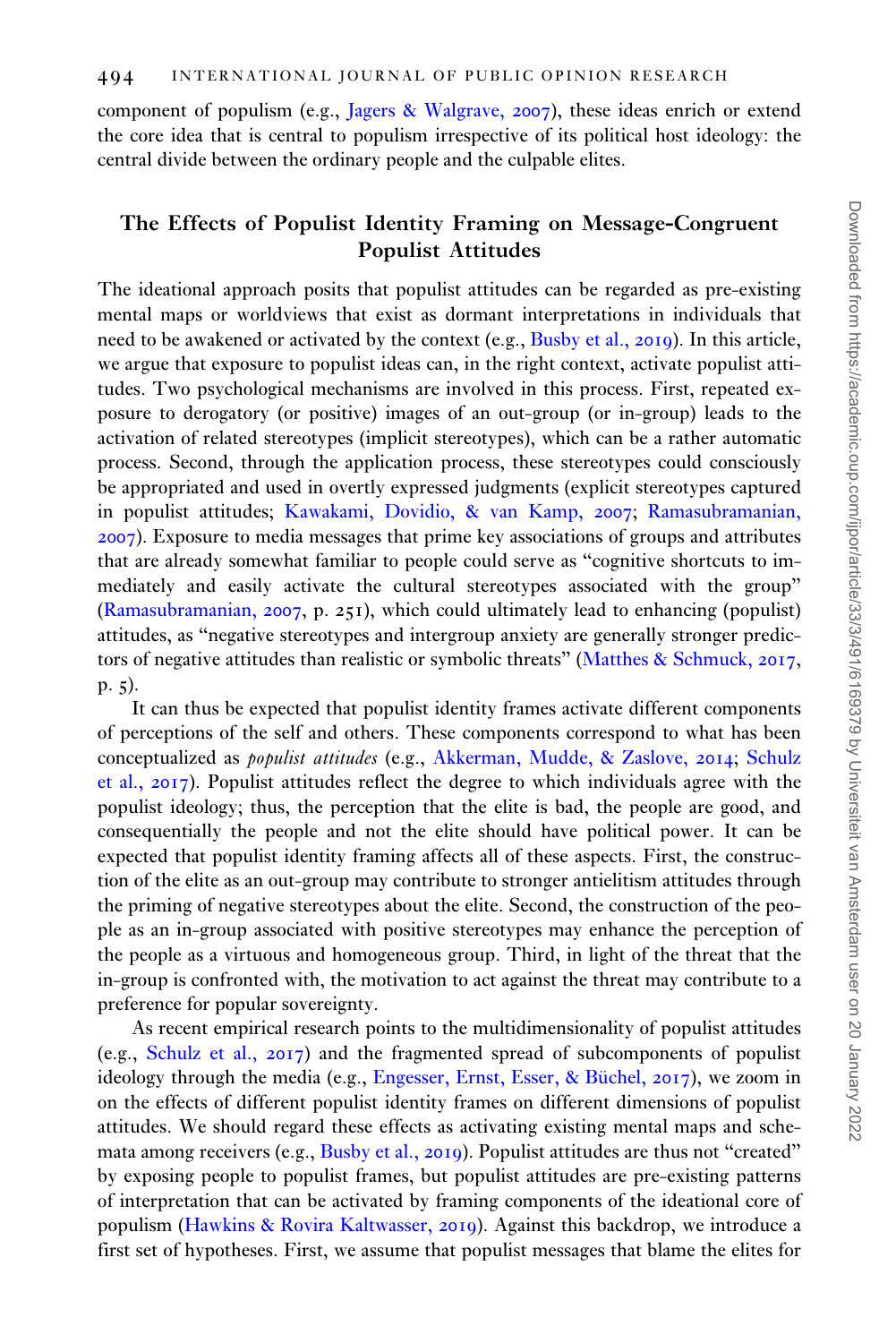negative outcomes (anti-elite frame), will enhance anti-elitism attitudes (H1). Second, we assume that populist messages praising the in-group of the hard-working ordinary people (people centrality frame) will enhance (a) the perception of a homogeneous people and (b) the preference for popular sovereignty (H2).

Social identity frames should be most credible when they cultivate a salient ingroup threat (i.e., the ordinary people as innocent victim) and identify a scapegoat that can be connected to this collective threat (i.e., the corrupt elites caused our crisis). Therefore, we expect that the combination of populism's emphasis on antielitism and people centrality will have the strongest effects on populist attitudes. More specifically, we assume that the effect of the anti-elite frame on (a) anti-elitism attitudes increases with the presence of the people centrality frame and that the effect of the people centrality frame on (b) the perception of a homogenous people, and (c) the preference for popular sovereignty increases with the presence of the people centrality frame  $(H_3)$ .

### The Role of Education in the Susceptibility of Populist Arguments

The ideational approach predicts that populist frames activate populist attitudes when these individual-level attitudes can be made accessible worldviews among voters (e.g., [Busby et al.,](#page-18-0) 2019). In this article, we argue that predispositions and worldviews that resonate with the threats cultivated in populist messages can make people more susceptible to populist framing. This is empirically confirmed by [Rico and Anduiza \(](#page-20-0)2019), who found that populist attitudes are more salient in settings where people perceive that their country is facing economic hardships.

In line with this, previous research has argued that populist ideas appeal to a specific group of citizens. Specifically, the right-wing populist electorate has mainly been described as lower educated citizens (e.g., [Schmuck](#page-20-0) & [Matthes,](#page-20-0) 2017). The appeal of populist ideas among citizens with lower levels of education can be explained from the social identity perspective foregrounded in this article. The sense of in-group injustice emphasized in social identity frames may be most credible for lower educated citizens. These citizens may experience the threats to their culture, norms, values, and economic situation as most severe and realistic. They may for example compete with the scapegoated horizontal out-groups in right-wing populism, and they may perceive the corrupt elites as most distant from their "ordinary" lives as blue-collar workers. Although most empirical research has looked at education in the setting of right-wing populism [\(Schmuck](#page-20-0) [& Matthes,](#page-20-0) 2017), we believe that the same mechanisms are applicable to left-wing populist ideas: these ideas cultivate a similar antagonistic worldview between ordinary people and culpable elites. Although left- and right-wing populism differ in their host ideologies, these subtypes of populism both cultivate threats that may be most personally relevant for lower educated voters (i.e., banks, greedy managers, or corporations that deprive the people).

Further, populism's emphasis on simplification and common sense (e.g., [Mazzoleni,](#page-19-0) 2008; [Rooduijn,](#page-20-0) 2014) may predominantly attract voters for whom politics and multilevel governance is most complicated. Hence, the simplified discourse of populism helps citizens at lower levels of formal education to make sense of political issues ([Schmuck & Matthes,](#page-20-0) 2017). Against the backdrop of the strong resonance of populist identity frames with the mental images salient among especially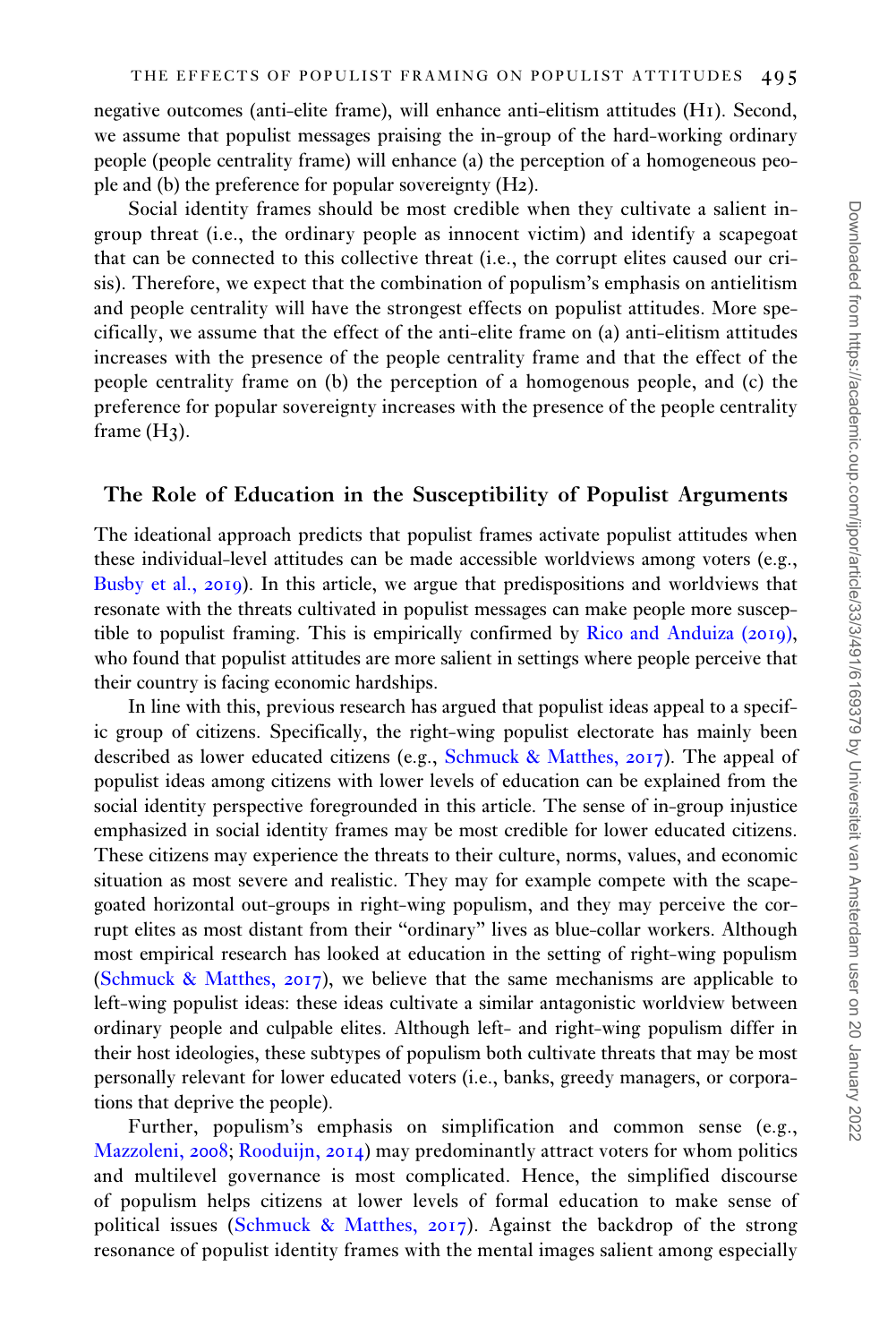lower educated citizens, we forward the following hypothesis: Populist identity frames should have stronger effects for lower compared with higher educated citizens (H4).

# Ideological Positions and the Persuasiveness of Populist Communication

In this article, we argue that the extremity of citizens' left- or right-wing ideological positions may be an important component augmenting the effects of exposure to populism's core ideas. This ties in with the growing focus on the resonance of populist ideas with voters' perceptions on *both* the left and right wing, tapping into different levels of inclusionism and exclusionism (e.g., [Mudde & Rovira Kaltwasser,](#page-20-0) 2013).

Specifically, both the left and the right end of the ideological spectrum can be associated with issue positions that cultivate pervasive societal divides. On the left, sentiments of exclusionism may relate to the perceived divide between ordinary people and the economic and political establishment. On the (extreme) right, the nativist people as a unity is seen in opposition to horizontally opposed societal out-groups. In line with the mechanisms of priming and trait activation, extreme issue positions on the left and right can make mental schemata of the "good" people and the "culpable" others more salient. The mental maps of populist identity frames and more extreme left and right values thus align—and tap into a network of interrelated associations. People with stronger left- or right-wing issue positions should thus be more sensitive to populist arguments. Against this backdrop, we can introduce the following hypothesis: The effects of populist messages on corresponding populist attitudes will be stronger for individuals at the extreme ends of the ideological spectrum compared with individuals in the middle of the ideological spectrum (H5).

The large-scale comparative scope of this research enables us to assess how populist communication activates the attitudes of citizens throughout Europe (also see [Aalberg](#page-18-0) [et al.,](#page-18-0) 2017). The rationale for the comparative design can best be described as the selection of countries based on the "most-different" cases inclusion criterion (e.g., [Meckstroth,](#page-19-0) 1975). More specifically, previous research on the effects of populist communication has mainly focused on Western democracies, and we know too little about how these results can be transferred to different regions. In this experimental study, we include a variety of Western, Eastern, Southern, and Northern European countries, hereby investigating the extent to which the alleged persuasiveness of populist communication is applicable to European countries that greatly vary in the contextual-level opportunity structures they provide for populist communication to root [\(Aalberg et al.,](#page-18-0) [2017](#page-18-0); Reinemann et al., 2019).

In this setting, the ideational approach to populism predicts that differences across national settings can make populist frames more or less effective (e.g., [Hawkins](#page-19-0) & [Rovira Kaltwasser,](#page-19-0) 2019). In Southern European settings, for example, the financial crisis may have had more severe consequences on people's lives than in Western and Northern Europe. For this reason, populist frames that juxtapose the ordinary people to the self-interested elites may be more personally relevant as they cultivate the threat people are actually experiencing [\(Rico & Anduiza,](#page-20-0) 2019). Yet, individual-level differences and perceptions may be more influential than objective country-level factors. This is confirmed by empirical findings on populist attitudes by [Rico and Anduiza \(](#page-20-0)2019).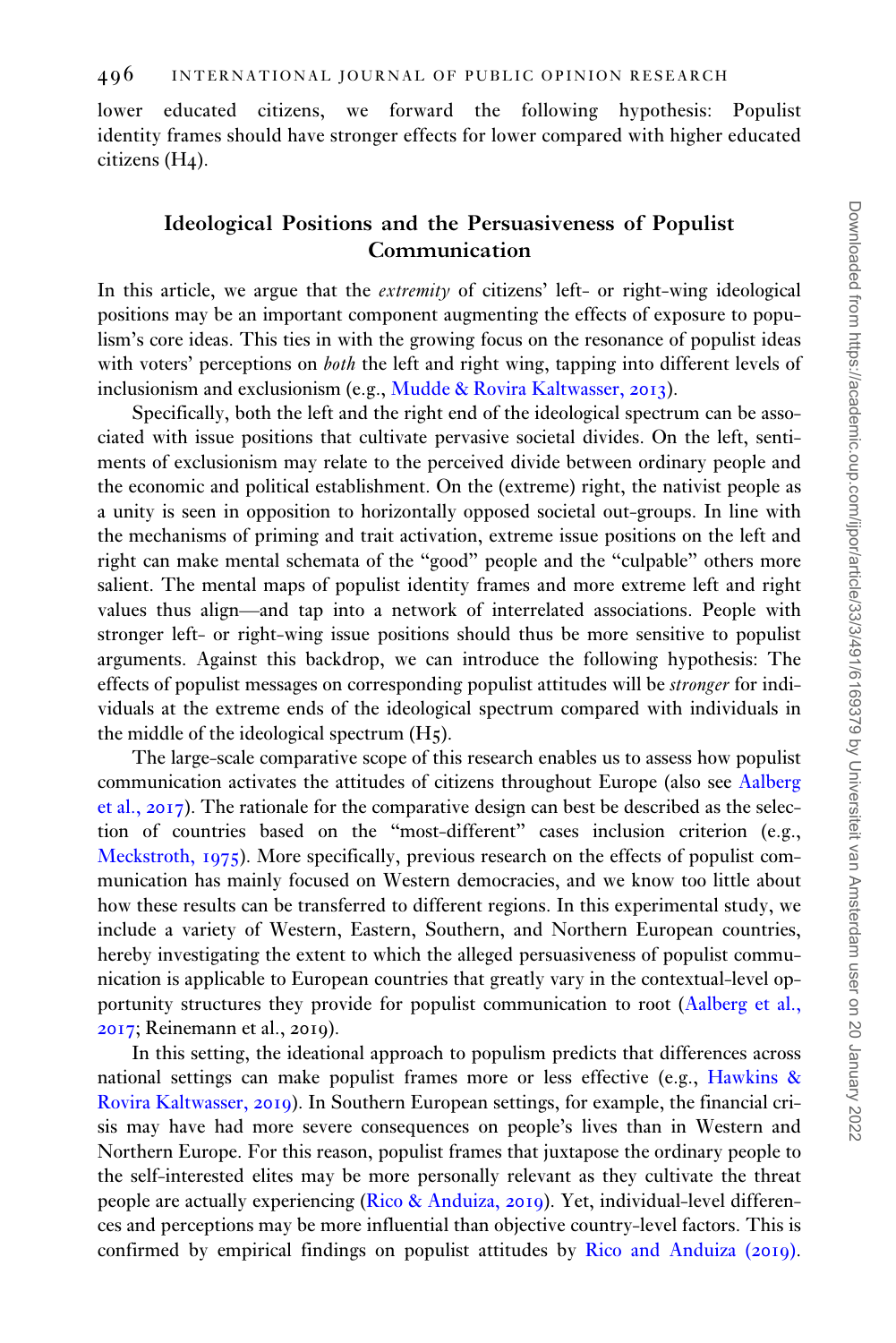Populist attitudes are not necessarily the consequence of economic situations, but rather the socio-tropic perception of how the people's country is performing economically. Against this backdrop, the aim of the large-scale comparative experiment is to identify whether the alleged persuasiveness of populist ideas mainly identified in Western democracies hold in a comparative set-up with most different cases.

#### Method

We test our hypotheses with a multinational experiment. We selected the countries for this study based on the assumption that populist movements and parties should be influential at the national level to varying degrees. For this reason, we included a variety of Northern, Southern, Western, and Eastern European countries that can be associated with different levels of electorally successful left- and right-wing populism, and for which the relative success or failure of political populism has been connected to different demand- and supply-side factors ([Aalberg et al.,](#page-18-0) 2017). The countries included in the research design also differed regarding their social structure, political system, media system, and their economic situation. Thus, identifying the effects of populist political communication in different social-cultural and -economic contexts should increase the generalizability of our findings.

## Sample

This experiment is based on a diverse sample of citizens in 15 countries: Austria  $(N = 537)$ , France  $(N = 534)$ , Germany  $(N = 411)$ , Greece  $(N = 522)$ , Ireland  $(N = 396)$ , Israel  $(N = 470)$ , Italy  $(N = 420)$ , the Netherlands  $(N = 372)$ , Norway ( $N = 444$ ), Poland ( $N = 559$ ), Romania ( $N = 650$ ), Spain ( $N = 470$ ), Sweden ( $N = 520$ ), Switzerland ( $N = 521$ ), and the United Kingdom ( $N = 445$ ;  $N_{total} = 7.271$ ). Different research organizations collected the data in the first months of 2017. The research organizations were instructed to apply the same procedures regarding recruiting, sampling, presentation of the survey and data collection in each country. Quota sampling on age, education, and gender was employed in each country to achieve a varied sample that reflected each country's population as close as possible. Although these procedures do not result in nationally representative samples, we believe that the variety on relevant indicators (i.e., education) enables us to assess the persuasiveness of populist communication among different segments of the population. The final sample is diverse with regards to age ( $M = 45.84$ ,  $SD = 15.28$ ), education<sup>1</sup> ( $M = 2.24$ ,  $SD = 0.71$ ), political interest<sup>2</sup> ( $M = 4.65$ ,  $SD = 1.71$ ), and ideology<sup>3</sup> ( $M = 5.06$ ,  $SD = 2.54$ ); 49.8% of the participants were female<sup>4</sup> (for more information, see [Supplementary Appendix SA\)](https://academic.oup.com/ijpor/article-lookup/doi/10.1093/ijpor/edaa018#supplementary-data).

<sup>&</sup>lt;sup>1</sup>Measured on a 3-point scale, indicating having completed low, medium, and high level of education.

<sup>&</sup>lt;sup>2</sup>Measured on a scale from 1 (not interested at all) to 7 (very interested).

<sup>&</sup>lt;sup>3</sup>Measured on a scale from  $o$  (*Left*) to 10 (*Right*).

[Supplementary Appendix](https://academic.oup.com/ijpor/article-lookup/doi/10.1093/ijpor/edaa018#supplementary-data) reports key background characteristics of the respondents in the various countries.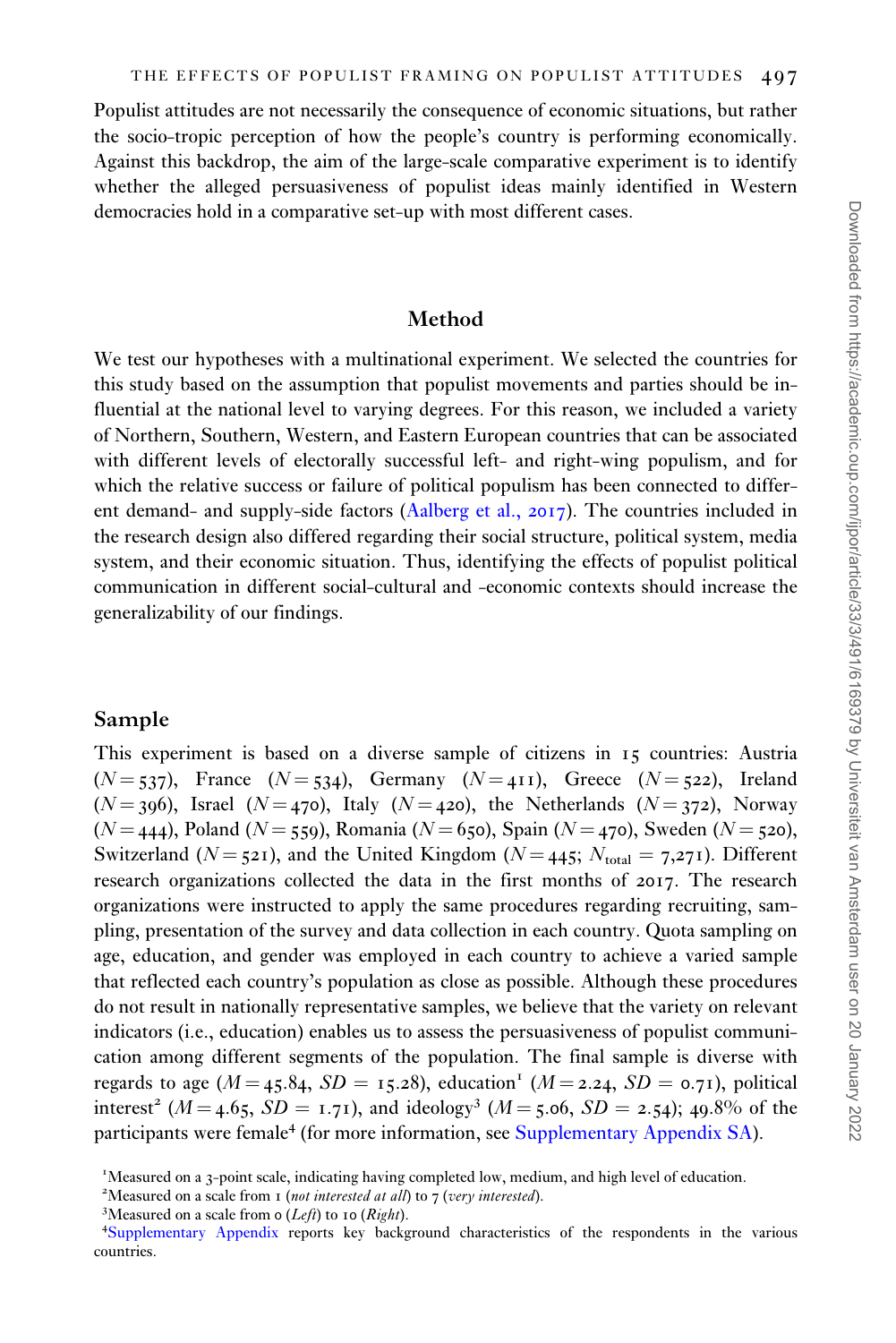|                   | Antielite                                    |                                             |
|-------------------|----------------------------------------------|---------------------------------------------|
| People centrality | No                                           | Yes                                         |
| No<br>Yes         | $(i)$ Control<br>(3) People centrality frame | (2) Antielitist frame<br>(4) Combined frame |

## <span id="page-8-0"></span>Table 1. Overview of the Conditions

# Experimental Design

The experimental design was identical in all 15 countries (also see [Hameleers et al.,](#page-19-0) [2018](#page-19-0)). We systematically varied the presence and absence of the in-group (i.e., the hard-working ordinary citizens) and the out-group (i.e., the political elite), resulting in a 2  $\times$  2 between-subjects experiment (see Table 1). All messages dealt with the (fictional) declining purchasing power of citizens in the future. The topic and source of the message were held constant in all conditions. Participants in the (a) control condition were exposed to a factual story only, with no in-group or out-group present  $(N = 1,881)$ ; (b) the antielite frame condition blamed the "self-interested" and "unresponsive" political elites for the negative outcome (i.e., antielite frame)  $(N = 1,852)$ ; (c) the people centrality frame condition emphasized the in-group of the ordinary hard-working people in addition to the factual story  $(N = 1,772)$ ; and (d) the combined condition contained both frames ( $N = 1,766$ ).

We extensively pretested the stimuli and questionnaire using convenience samples in two countries which were selected based on the variation of selection criteria. Based on the outcomes of two pilot studies in Germany ( $N = 264$ ) and Greece ( $N = 1,565$ ), we further improved the stimuli and questionnaire to increase their credibility irrespective of contextual differences between countries. The rating of stimuli credibility was similar across conditions (control:  $M = 4.15$ ,  $SD = 1.62$ ; antielitism:  $M = 4.14$ ,  $SD = 1.83$ ; people centrality:  $M = 4.17$ ,  $SD = 1.76$ ; combined:  $M = 3.92$ ,  $SD = 1.80$ .

# Procedure

All 15 experiments were conducted online. Upon giving their informed consent, participants completed a pretest consisting of demographics, moderator variables, and control variables. In a next step, we assigned participants randomly to one of the four<sup>5</sup> conditions and exposed them to an online news item, which was visible for at least 20 s. A randomization check indicated successful randomization revealing that the four conditions did not differ significantly with respect to age  $(F_{3, 7, 190} = 1.63, p = .08)$ , gender  $(F_{3, 7,261} = 0.27, p = .87)$ , education  $(F_{3, 7,238} = 2.03, p = .11)$ , and political interest  $(F_{3, 7,266} = 0.43, p = .88)$ . The randomization check for political ideology revealed a significant effect ( $F_{3, 7,370} = 2.70$ ,  $p = .044$ ). This significant effect was produced by an unequal distribution of missing values for the variable political ideology across countries.

<sup>&</sup>lt;sup>5</sup>The experiment originally consisted of eight conditions the respondents were randomly allocated to (see [Hameleers et al.,](#page-19-0) 2018).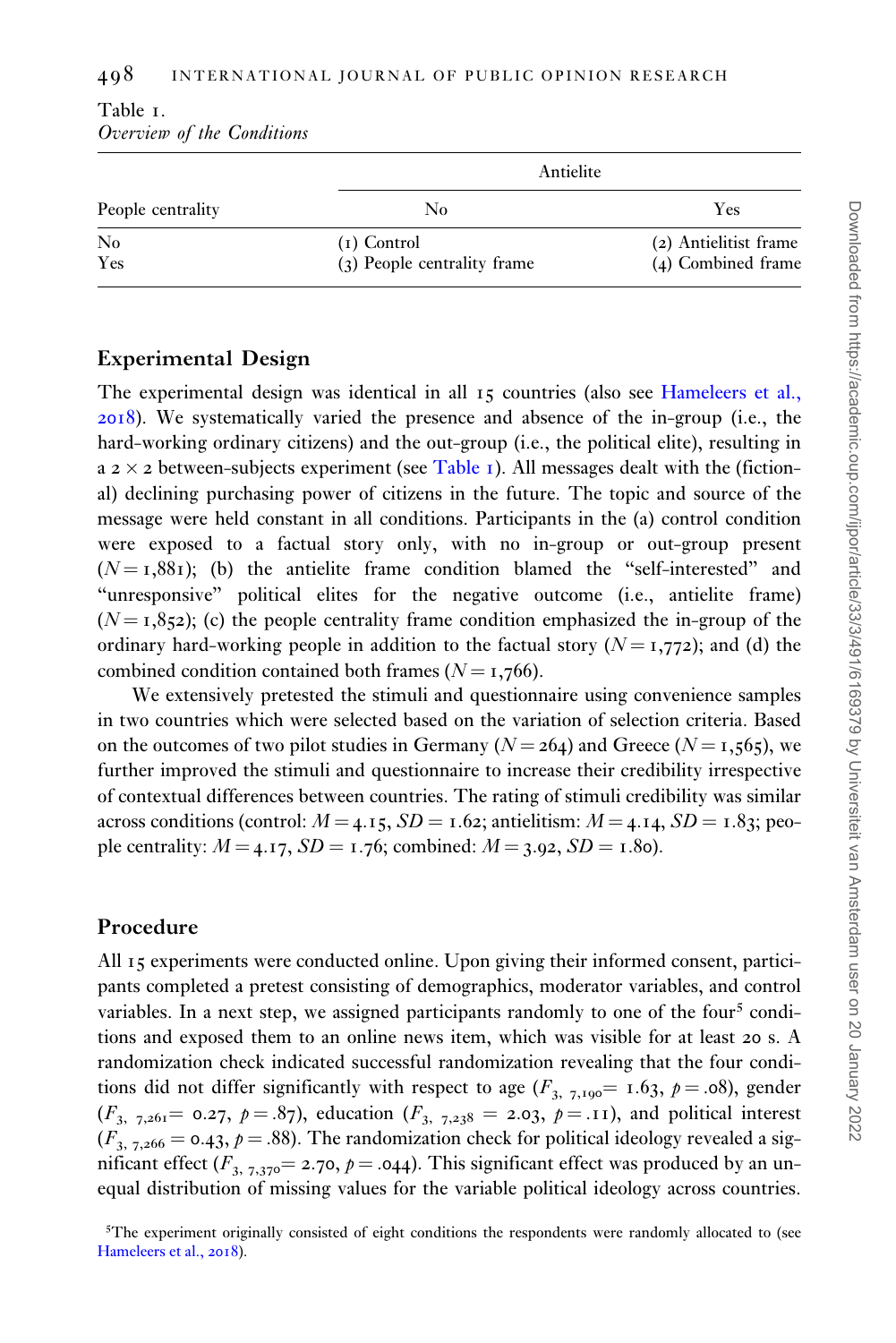After applying multiple imputation, $6$  no significant effect could be found for political ideology.

After stimulus exposure, participants completed a posttest survey assessing the dependent variables and manipulation checks. Upon completion, participants were debriefed and thanked. They received a financial incentive from the panel agencies which rewarded the time spent on the survey with a marked-conform reward (about 2 euro/10 min, except for Greece, where a voluntary noncommercial opt-in panel was used).

## Stimuli

We first developed the questionnaire and stimulus materials in an English mother version, which was translated by native speakers in all countries. In all countries and conditions, a news item on a fictional online news outlet called "news" served as stimulus material. The news item's text was accompanied with an image showing a wallet and a hand, which was equal across all conditions (see [Supplementary Appendix SB\)](https://academic.oup.com/ijpor/article-lookup/doi/10.1093/ijpor/edaa018#supplementary-data). In all conditions, a fictional foundation called *FutureNow* was the source of the message. In the experimental conditions, we manipulated the typology of populist communication as outlined in the theoretical framework (see [Table](#page-8-0) 1 for an overview of the conditions). The control condition (a) entailed a neutrally framed article on declining purchasing power, focusing on the facts of the development only without any reference to people centrality frames and without blaming the elites as responsible. The antielite frame condition (b) added the political elite as out-group, blaming them for the expected development. The people centrality condition (c) added a description of the national in-group as hard-working and as a victim of the situation. In the combined condition (d) both frames were present, thus, the self-interested elites were blamed for depriving the hardworking ordinary people (see [Supplementary Appendix SB](https://academic.oup.com/ijpor/article-lookup/doi/10.1093/ijpor/edaa018#supplementary-data)).

### Measures

Based on [Schulz et al. \(](#page-20-0)2017), we examined populist attitudes by measuring three subdimensions: anti-elitism attitudes, support for popular sovereignty, and belief in a homogenous people.

Antielitism attitudes. The first dimension of populist attitudes—anti-elitism attitudes—was measured with four items, asking respondents to what extent they agreed with the following statements: "Politicians in government are corrupt," "Politicians make decisions that harm the interests of the ordinary people," "MPs in Parliament very quickly lose touch with ordinary people," "Politicians are not really interested in what people like me think," on a scale from  $\sigma$  (*completely disagree*) to  $\tau$  (*completely agree*;  $M = 5.25$ ,  $SD = 1.42$ ,  $\alpha = 0.87$ ).

 $6$ We have applied the method Multivariate Imputation by Chained Equations available in the R package mice on three variables of the dataset: (a) country, (b) government approval, and (c) political ideology. the first variable had no missing values, the second had six missing values, and the third variable had 775 missing values and we have used the five imputations (the default number of imputations in mice).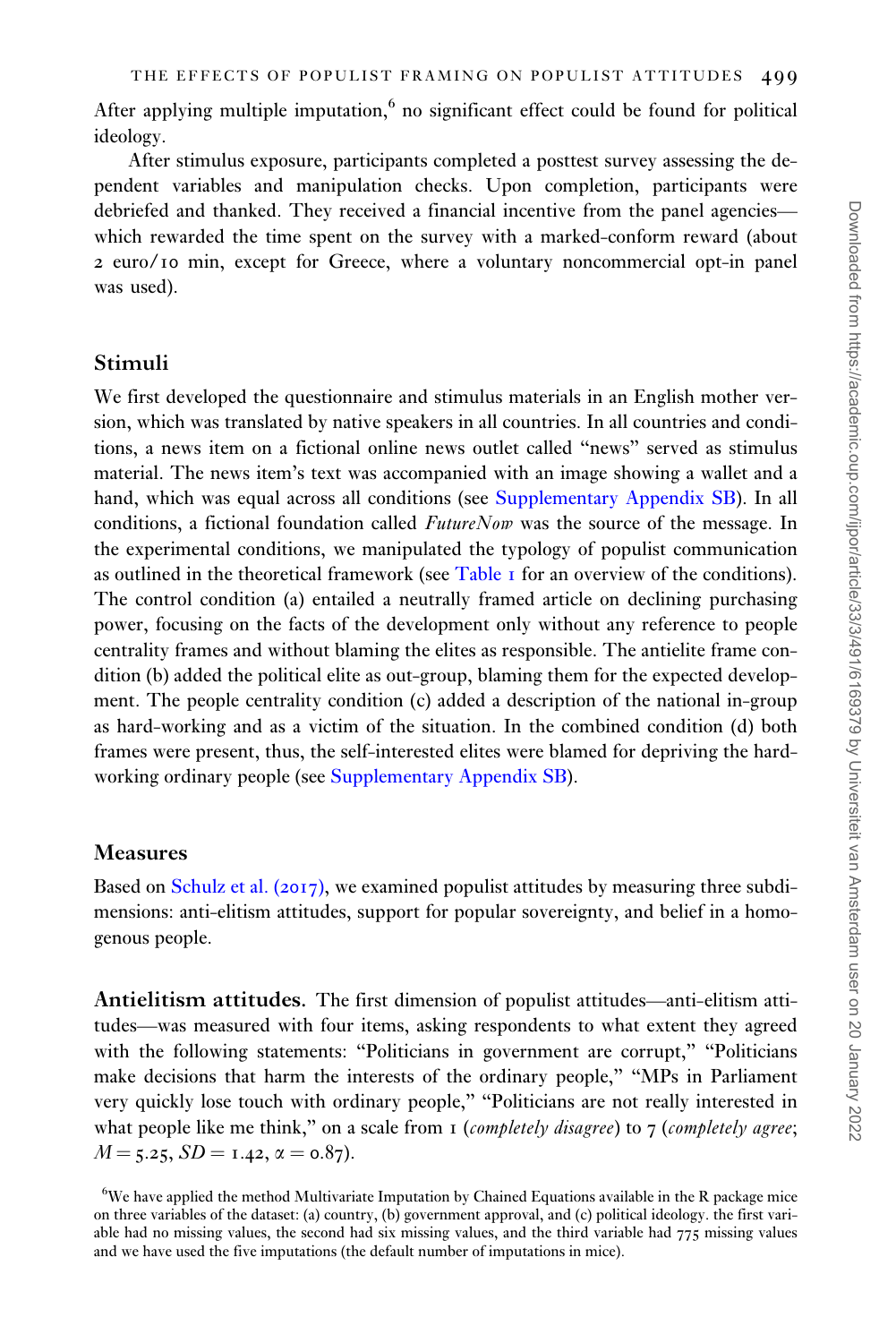Belief in a homogenous people. The second dependent variable—belief in a homogeneous people—was measured relying on three items, asking respondents to what extent they agreed with the following statements: "Ordinary people are of good and honest character," "Ordinary people all pull together," "Although the [country members, e.g., British] are very different from each other, when it comes down to it, they all think the same," "Ordinary people share the same values and interests" on a 7-point scale, running from 1 (completely disagree) to 7 (completely agree;  $M = 4.33$ ,  $SD = 1.44$ ,  $\alpha = 0.86$ ).

Support for popular sovereignty. Support for popular sovereignty was measured using three items. Respondents were asked to what extent they agreed, on a scale from 1 to 7, with the following three statements: "The people should have the final say on the most important political issues by voting on them directly in referendums," "The people should be asked whenever important decisions are taken," and "The politicians in Parliament need to follow the will of the people" ( $M = 5.47$ ,  $SD = 1.45$ ,  $\alpha = 0.87$ ).

Political ideology. Political ideology was assessed before stimulus exposure with one item: "In politics, people sometimes talk of 'left' and 'right'. Where would you place yourself on this scale, where o means left and 10 means right?"  $(M = 5.06, SD = 2.54)$ .

Ideological extremity. A dummy variable was computed to assess ideological extremity. The two lowest  $(0-1)$  and the two highest  $(0-10)$  points of the political ideology self-placement scale were used as a proxy for ideological extremity (coded as 1) as opposed to all other scale points (coded as 0). Those values were chosen as they indicate a deviation of 1.5 SDs from the mean.

Manipulation checks. After being exposed to the stimulus material and the posttest measures, participants were subject to five manipulation checks. F-tests indicate that the conditions which manipulated people centrality significantly differed from the other conditions with regard to the extent the story described (a) the people of the country as hardworking,  $F(1, 7139) = 645.14$ , p = .000, (b) a situation in which the national citizens will be affected by the economic developments described  $F(1, 7160) =$ 53.39, p = .000, and (c) a threat to the well-being of the people  $F(1, 7156) = 81.62$ , p = .000. In addition, the antielitist conditions differed significantly from the other conditions in the extent to which they ascribe responsibility for the purchasing power to politicians  $F(1, 7156) = 81.62$ , p = .000. Overall, these findings show that the manipulations were successful.

# Data Analysis

The dataset has a hierarchical structure, as it consists of samples in 15 different countries. Thus, observations are nested within countries. To test our hypotheses in all country samples simultaneously and to control for the dependency of the observations, we ran multilevel models using the  $lme4$  package for R [\(Bates, Maechler,](#page-18-0) [Bolker, & Walker,](#page-18-0) 2015). Specifically, we estimated a random intercept model, in which slopes were fixed and intercepts were allowed to vary. This allows us to test the impact of explanatory variables at the level of the individual respondent as well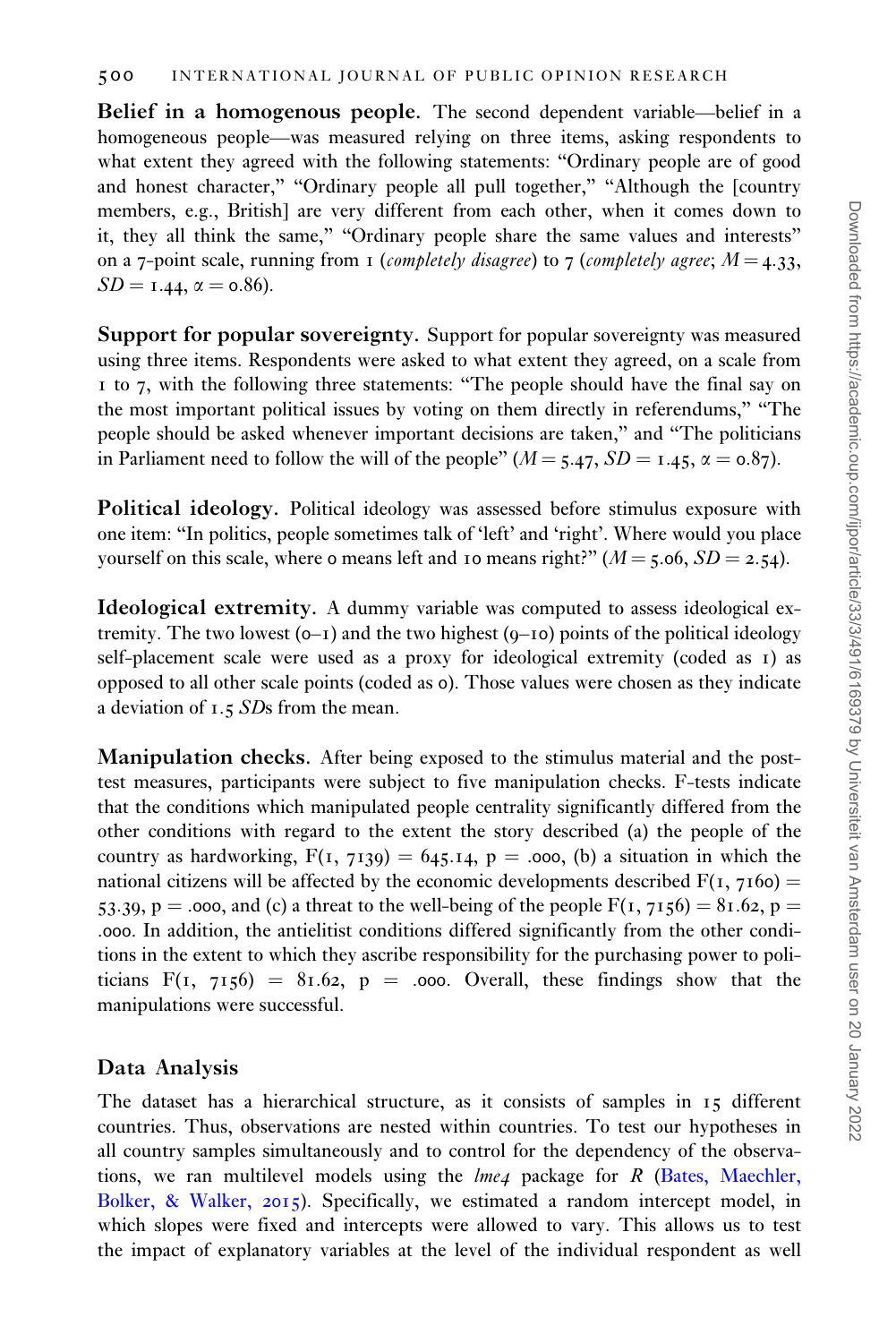as at the country-level on the response variable measured at the lowest level [\(Hox,](#page-19-0) [Maas, & Brinkhuis,](#page-19-0) 2010). We discuss findings for individual countries and countryclusters in more detail in [Supplementary Appendix SE.](https://academic.oup.com/ijpor/article-lookup/doi/10.1093/ijpor/edaa018#supplementary-data)

Before testing our hypotheses, we conducted a confirmatory factor analysis to test the factor structure of the three dimensions of populist attitudes (see [Supplementary](https://academic.oup.com/ijpor/article-lookup/doi/10.1093/ijpor/edaa018#supplementary-data) [Appendix Table SA](https://academic.oup.com/ijpor/article-lookup/doi/10.1093/ijpor/edaa018#supplementary-data)2 for factor loadings). Based on [Schulz et al. \(](#page-20-0)2017), we modeled the three underlying dimensions antielitist attitudes, belief in a homogenous people, and support for popular sovereignty as first-order factors and populist attitudes as second-order factor, which indicated a good model fit ( $\chi^2 = 1,150.232$ ,  $df = 41$ ,  $p <$ .001; CFI (Comparative Fit Index) =  $0.97$ ; TLI (Tucker Lewis Index) =  $0.97$ , RMSEA (Root Mean Square Error of Approximation)  $=$  0.06, 90% CI [0.058, 0.064]). The hierarchical multidimensional model of populist attitudes also revealed a significant better fit than a 1D model of populist attitudes ( $\Delta \chi^2 = 16,333, df = 3, \phi < .001$ ). We also tested measurement invariance of the three dimensions across countries (see [Supplementary Appendix Table SA](https://academic.oup.com/ijpor/article-lookup/doi/10.1093/ijpor/edaa018#supplementary-data)3). Different robustness checks confirmed the val-idity of the dimensional structure used throughout this article (see [Supplementary](https://academic.oup.com/ijpor/article-lookup/doi/10.1093/ijpor/edaa018#supplementary-data) [Appendix SD](https://academic.oup.com/ijpor/article-lookup/doi/10.1093/ijpor/edaa018#supplementary-data)). The scale performs equally well in all countries.

#### Results

### The Effects of Populist Identity Frames

First, we tested the effect of populist messages that blame the elites for negative out-comes (i.e., anti-elite frame) on anti-elitism attitudes (H<sub>1</sub>). [Table](#page-12-0) 2 (Model I) shows that anti-elite frames significantly activated congruent anti-elitism populist attitudes  $(b = 0.06, SE = 0.03, p < .05)$ , which provides support for our first hypothesis. However, anti-elite frames had no significant effect on the dimensions of belief in a homogenous people (Model III) and preference for popular sovereignty (Model V).

Furthermore, we tested the impact of the people centrality frames on individuals' perception of a homogeneous people (H2a) and preference for popular sovereignty (H2b; see [Table](#page-12-0) 2). We found that people centrality had a significant, positive effect on belief in a homogenous people ( $b = 0.07$ ,  $SE = 0.03$ ,  $p < .05$ , Model III) as well as on preference for popular sovereignty ( $b = 0.09$ ,  $SE = 0.03$ ,  $p < .01$ , Model V). H2 is therefore supported. In addition to those effects, we found that people centrality frames activated anti-elitism attitudes ( $b = 0.09$ ,  $SE = 0.03$ ,  $p < .01$ , Model I). Finally, we found no significant effects of the combined anti-elite and people centrality frame on anti-elitism attitudes ( $b = .03$ ,  $SE = 0.06$ ,  $p =$  n.s., Model II), perception of a homogeneous people ( $b = 0.10$ ,  $SE = 0.07$ ,  $p =$ n.s., Model IV), and preference for popular sovereignty ( $b = -0.02$ ,  $SE = 0.07$ , Model VI). These findings indicate that  $H_3$  is not supported by the data.

### The Impact of Education and Ideological Extremity

In the next steps, we tested whether individual-level moderators affected the effects of populist frames on populist attitudes (H4). We added the interaction effect of the populist frames and individuals' formal education in the model using two dummy variables, moderate education (vs. low education) and high education (vs. low education; see [Table](#page-13-0) 3). To ensure that the effects are not contingent on other individual-level variables, we controlled for age, gender, and political ideology in all models. Model I shows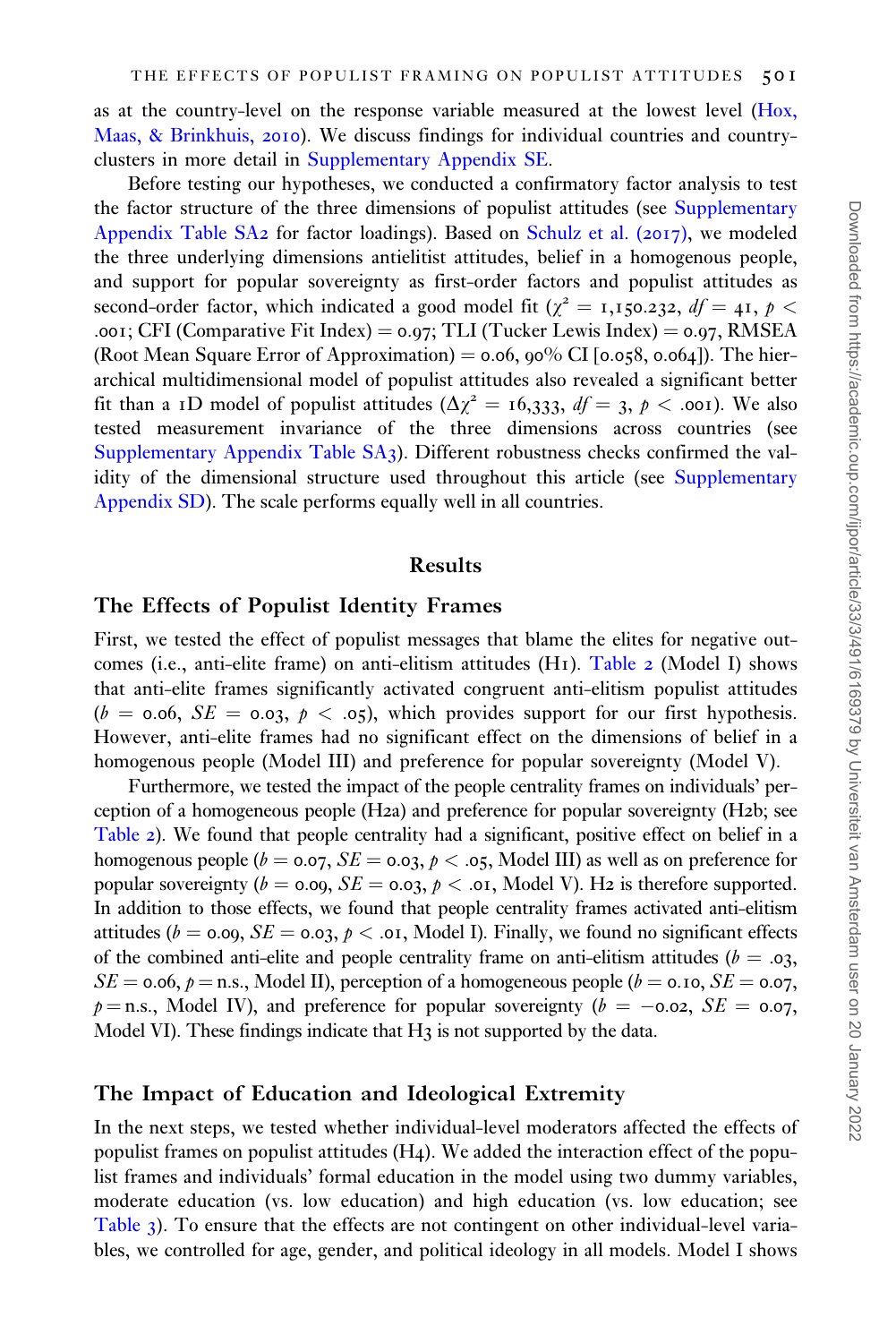|                                            |                                           | Antielitism                         |                                        | Belief in a homogeneous people | Preference for popular sovereignty  |                                          |
|--------------------------------------------|-------------------------------------------|-------------------------------------|----------------------------------------|--------------------------------|-------------------------------------|------------------------------------------|
|                                            | (Model I)                                 | (Model II)                          | (Model III)                            | (Model IV)                     | (Model V)                           | (Model VI)                               |
| Level 1 fixed effects<br>Intercept         | $5.15(0.16)$ ****                         | 5.16 $(0.16)$                       | $4.27$ $(0.08)$ <sup>****</sup>        | 4.29(0.09)                     | 5.38 $(0.12)^{***}$                 | 5.38(0.12)                               |
| People centrality frame<br>Antielite frame | $0.09(0.03)$ <sup>***</sup><br>0.06(0.03) | $0.08^{\circ}$ (0.04)<br>0.05(0.04) | $0.07^{\circ} (0.03)$<br>$0.06 (0.03)$ | 0.02(0.05)<br>0.01(0.05)       | $0.09^{***}$ $(0.03)$<br>0.04(0.03) | $0.10(0.05)$ <sup>**</sup><br>0.05(0.05) |
| Antielite Frame × people                   |                                           | 0.03(0.06)                          |                                        | 0.10 (0.07)                    |                                     | $-0.02(0.06)$                            |
| centrality frame<br>Random effects         |                                           |                                     |                                        |                                |                                     |                                          |
| Country-level variance<br>(intercept)      | 0.39                                      | 0.39                                | 0.00                                   | 0.00                           | 0.22                                | 0.22                                     |
| Residual variance                          | 1.63                                      | 1.63                                | 1.98                                   | 1.98                           | 1.90                                | 1.90                                     |
| Groups/observations                        | 15/7,269                                  | 15/7,269                            | 15/7,248                               | 15/7,248                       | 15/7,254                            | 15/7,254                                 |
| Log likelihood                             | $-12,134.30$                              | $-12,136.13$                        | $-12,790.47$                           | -12,791.11                     | $-12,653.73$                        | $-12,655.52$                             |

Table 2.

<span id="page-12-0"></span>502 INTERNATIONAL JOURNAL OF PUBLIC OPINION RESEARCH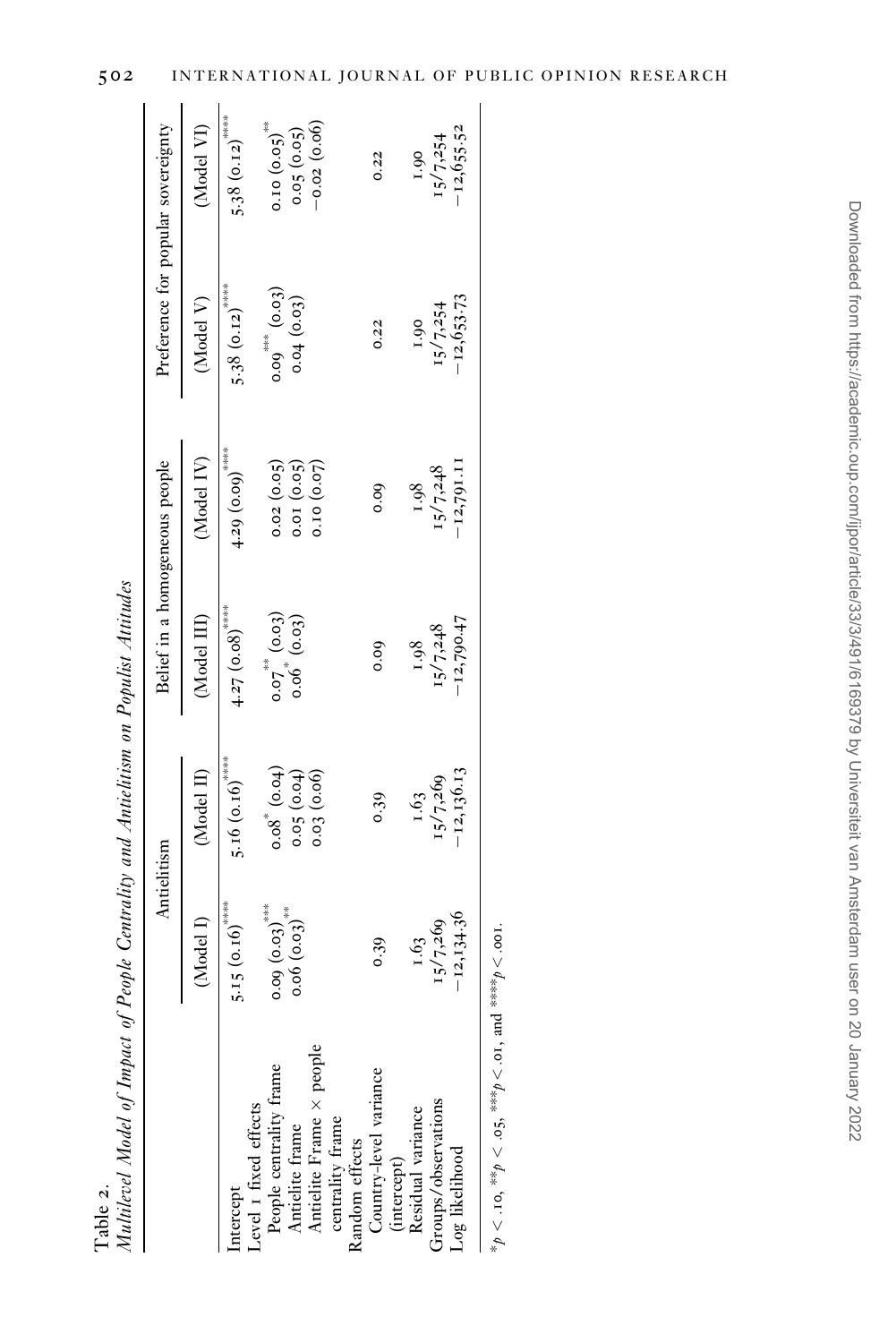<span id="page-13-0"></span>

|                                                                                            |                                                               | Antielitism        |                                                                                                       |                                                                                                                       | Belief in a homogeneous people Preference for popular sovereignty                                            |                               |
|--------------------------------------------------------------------------------------------|---------------------------------------------------------------|--------------------|-------------------------------------------------------------------------------------------------------|-----------------------------------------------------------------------------------------------------------------------|--------------------------------------------------------------------------------------------------------------|-------------------------------|
|                                                                                            | (Model I)                                                     | (Model II)         | (Model III)                                                                                           | (Model IV)                                                                                                            | (Model V)                                                                                                    | (Model VI)                    |
| Intercept                                                                                  | $4.76$ (0.19) <sup>****</sup>                                 | $4.74~(0.19)$ **** | $3.98$ (0.12) <sup>****</sup>                                                                         | $3.98(0.13)$ ****                                                                                                     | 5.10 $(0.16)$ <sup>****</sup>                                                                                | $5.07 (0.17)$ <sup>****</sup> |
| Fixed effects                                                                              |                                                               |                    |                                                                                                       |                                                                                                                       |                                                                                                              |                               |
| People centrality frame<br>Antielite frame                                                 | $0.16$ $(0.08)^*$                                             | $0.20 (0.11)^*$    | 0.16(0.09)                                                                                            | 0.16(0.12)                                                                                                            | 0.10(0.09)                                                                                                   | 0.16(0.12)                    |
|                                                                                            | $0.21\ (0.08)^{***}$                                          | $0.25(0.11)^{***}$ | 0.10(0.09)                                                                                            | 0.10(0.12)                                                                                                            | $0.15 (0.09)^*$                                                                                              | 0.21(0.12)                    |
| rality frame<br>Antielite frame × people centr                                             |                                                               | $-0.08$ (0.16)     |                                                                                                       | $-0.01(0.18)$                                                                                                         |                                                                                                              | $-0.12(0.18)$                 |
| High education<br>Moderate education                                                       | $-0.21 (0.08)$ **                                             | $-0.20(0.09)$ **   | $\left(-0.49\right)\left(0.09\right)^{****}$                                                          | $(0.10)$ (+0.0)                                                                                                       | $-0.36(0.09)$ *****                                                                                          | $-0.36(0.10)$ ****            |
|                                                                                            | 0.04(0.08)                                                    | 0.07(0.09)         | $-0.25(0.09)$ ***                                                                                     | $-0.23(0.10)$                                                                                                         | $(60.0)$ (0.09)                                                                                              | $-0.05(0.10)$                 |
| Age                                                                                        | $0.01(0.00)$ ****                                             | $0.01(0.00)$ ****  | 0.005(0.00)                                                                                           | ****<br>0.005(0.00)                                                                                                   | 0.01(0.00)                                                                                                   | 0.01(0.00)                    |
| Gender                                                                                     |                                                               | 0.04(0.03)         |                                                                                                       | $\begin{bmatrix} 0.08 & 0.03 \\ -0.08 & 0.03 \end{bmatrix}^{\pi\pi}_{\scriptscriptstyle{3\atop 3\leq n\leq m\leq n}}$ |                                                                                                              | 0.03(0.03)                    |
| Ideology                                                                                   | $0.04\ (0.03)$<br>$0.02\ (0.01)$                              | 0.02(0.01)         | $\begin{array}{c} -0.08\ (0.03)\phantom{00}^{***} \ \hline 0.08\ (0.01)\phantom{0}^{***} \end{array}$ | 0.08(0.01)                                                                                                            | $\begin{array}{c} 0.03\ (0.03)_{\textrm{\tiny{3+3+8}}} \ \ 0.02\ (0.01)_{\textrm{\tiny{3+3+8}}} \end{array}$ | 0.02(0.01)                    |
| lerate education<br>People centrality frame $\times$ mod                                   |                                                               | $-0.16$ (0.13)     | $(0.10)$ $\sqrt{0.0}$                                                                                 | $-0.12(0.14)$                                                                                                         | 0.03(0.10)                                                                                                   | $-0.01(0.14)$                 |
| Antielite frame × moderate education                                                       | $\begin{array}{c} -0.08\ (0.09) \\ -0.17\ (0.09) \end{array}$ | $-0.24(0.13)$      | 0.00(0.10)                                                                                            | $-0.04$ (0.14)                                                                                                        | $-0.12(0.10)$                                                                                                | $-0.16$ (0.14)                |
|                                                                                            | $-0.09$ (0.10)                                                | $-0.10(0.13)$      | $-0.12(0.10)$                                                                                         | $-0.16(0.14)$                                                                                                         | $-0.06$ $(0.10)$                                                                                             | $-0.07(0.15)$                 |
| People centrality frame $\times$ high education<br>Antielite frame $\times$ high education | $-0.22~(0.10)^{***}$                                          | $-0.23(0.13)$      | $-0.10(0.10)$                                                                                         | $-0.14(0.14)$                                                                                                         | $-0.19(0.10)$                                                                                                | $-0.20(0.14)$                 |
| Antielite frame $\times$ people centrality frame $\times$                                  |                                                               | 0.03(0.19)         |                                                                                                       | 0.08(0.21)                                                                                                            |                                                                                                              | 0.04(0.21)                    |
|                                                                                            |                                                               |                    |                                                                                                       |                                                                                                                       |                                                                                                              |                               |
| rality frame $\times$<br>moderate education $\Delta$ people centros                        |                                                               | 0.14(0.19)         |                                                                                                       | 0.09(0.20)                                                                                                            |                                                                                                              | 0.08(0.20)                    |
| high education                                                                             |                                                               |                    |                                                                                                       |                                                                                                                       |                                                                                                              |                               |
| Random effects                                                                             |                                                               |                    |                                                                                                       |                                                                                                                       |                                                                                                              |                               |
| Country-level variance                                                                     | 0.41(0.64)                                                    | 0.41(0.64)         | 0.08(0.20)                                                                                            | 0.08(0.28)                                                                                                            | 0.24(0.49)                                                                                                   | $0.24$ $(0.49)$               |
| Residual variance                                                                          | 1.59(1.26)                                                    | 1.59(1.26)         | 1.84(1.36)                                                                                            | 1.84(1.36)                                                                                                            | 1.86(1.37)                                                                                                   | 1.86(1.37)                    |
| Groups/observations                                                                        | 15/6,398                                                      | 15/6,398           | 15/6,395                                                                                              | 15/6,395                                                                                                              | 15/6,399                                                                                                     | 15/6,399                      |
| Log likelihood                                                                             | $-10,621.86$                                                  | $-10,625.11$       | $-11,068.97$                                                                                          | $-11,071.90$                                                                                                          | $-11, 125.36$                                                                                                | $-11,128.21$                  |
|                                                                                            |                                                               |                    |                                                                                                       |                                                                                                                       |                                                                                                              |                               |

Table 3.<br>Multilevel Model Testing the Moderating Impact of Education Multilevel Model Testing the Moderating Impact of Education

\* $p < 10$ , \*\*\* $p < 0.5$ , \*\*\*\* $p < 0.01$ , and \*\*\*\*\* $p < 0.01$ .  $*\gamma_p < 0.10$ ,  $**p < 0.05$ ,  $**p < 0.01$ , and  $**p < 0.01$ .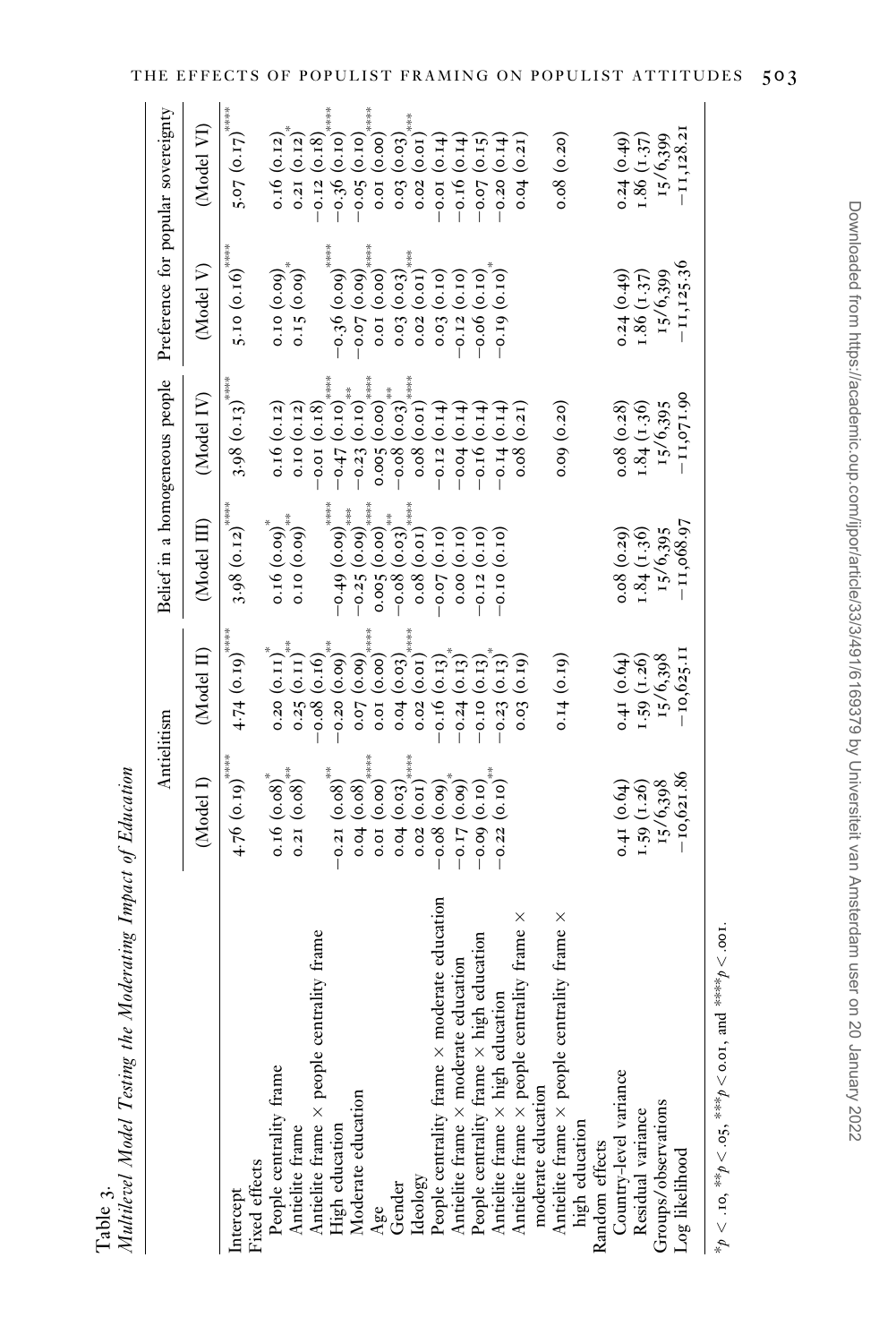<span id="page-14-0"></span>

| $-0.59(0.05)$<br>$0.01(0.00)$ ****<br>$-0.26$ $(0.05)$<br>$4.39~(0.11)$ <sup>****</sup><br>$-0.11(0.03)$ ***<br>(Model IV)<br>$0.08(0.29)$<br>1.87 (1.37)<br>15/6,395<br>0.05(0.05)<br>0.03(0.05)<br>0.18(0.18)<br>0.05(0.08)<br>0.14(0.09)<br>$-0.06(0.12)$<br>$-0.01(0.13)$<br>Belief in a homogeneous<br>$0.01(0.00)$ ****<br>$\begin{array}{c} -0.11\left(0.03\right)_{\ast\ast\ast\ast}^{\ast\ast\ast\ast} \ -0.59\left(0.05\right)_{\ast\ast\ast\ast\ast}^{\ast\ast\ast\ast\ast} \ -0.32\left(0.05\right)_{\ast\ast\ast\ast\ast}^{\ast\ast\ast\ast} \end{array}$<br>$4.38~(0.11)$ <sup>*****</sup><br>0.08(0.04)<br>(Model III)<br>$0.08(0.29)$<br>1.87 (1.37)<br>0.05(0.04)<br>0.08(0.09)<br>0.03(0.09)<br>15/6,395<br>0.09(0.08)<br>people<br>$-0.34$ (0.05)<br>$0.01(0.00)$ ****<br>$4.93$ (0.18) <sup>****</sup><br>$0.10(0.05)$ **<br>0.15(0.08)<br>(Model II)<br>0.40(0.63)<br>0.02(0.05)<br>0.03(0.03)<br>0.15(0.16)<br>1.59(1.26)<br>15/6,398<br>$-0.08$ (0.05)<br>0.10(0.12)<br>$-0.03(0.07)$<br>$-0.08$ (0.12)<br>*****<br>$0.01(0.00)$ ****<br>$4.94~(0.18)$ <sup>*****</sup><br>$0.09(0.03)$ ***<br>$0.17(0.08)$ <sup>**</sup><br>$-0.34$ (0.05)<br>(Model I)<br>0.40(0.63)<br>1.59(1.26)<br>15/6,398<br>0.03(0.03)<br>$-0.08$ (0.05)<br>0.01(0.03)<br>0.12(0.07)<br>$-0.00(0.08)$<br>$\begin{array}{l} \mbox{centrality frame}\times \mbox{ide} \mbox{-} \\ \mbox{logical extremity} \end{array}$<br>People centrality frame<br>People centrality frame $\times$<br>$\begin{array}{l} \mbox{Antielite frame} \\ \mbox{Antielite frame} \times \mbox{peo-} \end{array}$<br>Antielite frame × people<br>Country-level variance<br>Residual variance<br>Ideological extremity<br>Moderate education<br>Groups/observations<br>Pre<br>centrality frame<br>High education<br>Random effects<br>Fixed effects<br>Gender<br>Constant<br>Age<br>ple | Multilevel Model Testing the Moderating Impact of Ideological Extremity |              |              |               |              |                                                                                   |                                                                                                                                                                                                                       |
|----------------------------------------------------------------------------------------------------------------------------------------------------------------------------------------------------------------------------------------------------------------------------------------------------------------------------------------------------------------------------------------------------------------------------------------------------------------------------------------------------------------------------------------------------------------------------------------------------------------------------------------------------------------------------------------------------------------------------------------------------------------------------------------------------------------------------------------------------------------------------------------------------------------------------------------------------------------------------------------------------------------------------------------------------------------------------------------------------------------------------------------------------------------------------------------------------------------------------------------------------------------------------------------------------------------------------------------------------------------------------------------------------------------------------------------------------------------------------------------------------------------------------------------------------------------------------------------------------------------------------------------------------------------------------------------------------------------------------------------------------------------------------------------------------------------------------------------------------------------|-------------------------------------------------------------------------|--------------|--------------|---------------|--------------|-----------------------------------------------------------------------------------|-----------------------------------------------------------------------------------------------------------------------------------------------------------------------------------------------------------------------|
| ideological extremity<br>Antielite frame $\times$ ideological extremity                                                                                                                                                                                                                                                                                                                                                                                                                                                                                                                                                                                                                                                                                                                                                                                                                                                                                                                                                                                                                                                                                                                                                                                                                                                                                                                                                                                                                                                                                                                                                                                                                                                                                                                                                                                        |                                                                         | Antielitism  |              |               |              | Preference for popular sovereignty                                                |                                                                                                                                                                                                                       |
|                                                                                                                                                                                                                                                                                                                                                                                                                                                                                                                                                                                                                                                                                                                                                                                                                                                                                                                                                                                                                                                                                                                                                                                                                                                                                                                                                                                                                                                                                                                                                                                                                                                                                                                                                                                                                                                                |                                                                         |              |              |               |              | (Model V)                                                                         | (Model VI)                                                                                                                                                                                                            |
|                                                                                                                                                                                                                                                                                                                                                                                                                                                                                                                                                                                                                                                                                                                                                                                                                                                                                                                                                                                                                                                                                                                                                                                                                                                                                                                                                                                                                                                                                                                                                                                                                                                                                                                                                                                                                                                                |                                                                         |              |              |               |              | $5.15 (0.15)^{***}$                                                               | $5.13 (0.15)$ ****                                                                                                                                                                                                    |
|                                                                                                                                                                                                                                                                                                                                                                                                                                                                                                                                                                                                                                                                                                                                                                                                                                                                                                                                                                                                                                                                                                                                                                                                                                                                                                                                                                                                                                                                                                                                                                                                                                                                                                                                                                                                                                                                |                                                                         |              |              |               |              | $0.12(0.04)^{***}$<br>0.02(0.04)                                                  | $0.16(0.05)$ ***<br>$0.06$ $(0.05)$                                                                                                                                                                                   |
|                                                                                                                                                                                                                                                                                                                                                                                                                                                                                                                                                                                                                                                                                                                                                                                                                                                                                                                                                                                                                                                                                                                                                                                                                                                                                                                                                                                                                                                                                                                                                                                                                                                                                                                                                                                                                                                                |                                                                         |              |              |               |              |                                                                                   | $-0.09$ (0.08)                                                                                                                                                                                                        |
|                                                                                                                                                                                                                                                                                                                                                                                                                                                                                                                                                                                                                                                                                                                                                                                                                                                                                                                                                                                                                                                                                                                                                                                                                                                                                                                                                                                                                                                                                                                                                                                                                                                                                                                                                                                                                                                                |                                                                         |              |              |               |              |                                                                                   |                                                                                                                                                                                                                       |
|                                                                                                                                                                                                                                                                                                                                                                                                                                                                                                                                                                                                                                                                                                                                                                                                                                                                                                                                                                                                                                                                                                                                                                                                                                                                                                                                                                                                                                                                                                                                                                                                                                                                                                                                                                                                                                                                |                                                                         |              |              |               |              | $0.01(0.00)$ ****                                                                 | $0.01(0.00)$ ****                                                                                                                                                                                                     |
|                                                                                                                                                                                                                                                                                                                                                                                                                                                                                                                                                                                                                                                                                                                                                                                                                                                                                                                                                                                                                                                                                                                                                                                                                                                                                                                                                                                                                                                                                                                                                                                                                                                                                                                                                                                                                                                                |                                                                         |              |              |               |              | *****<br>0.03(0.03)                                                               | *****<br>0.03(0.03)                                                                                                                                                                                                   |
|                                                                                                                                                                                                                                                                                                                                                                                                                                                                                                                                                                                                                                                                                                                                                                                                                                                                                                                                                                                                                                                                                                                                                                                                                                                                                                                                                                                                                                                                                                                                                                                                                                                                                                                                                                                                                                                                |                                                                         |              |              |               |              | $-0.46$ (0.05)                                                                    | $-0.46$ (0.05)                                                                                                                                                                                                        |
|                                                                                                                                                                                                                                                                                                                                                                                                                                                                                                                                                                                                                                                                                                                                                                                                                                                                                                                                                                                                                                                                                                                                                                                                                                                                                                                                                                                                                                                                                                                                                                                                                                                                                                                                                                                                                                                                |                                                                         |              |              |               |              | $\begin{array}{c} -0.09\ (0.05)^{*}_{****} \ 0.48\ (0.08)^{*_{****}} \end{array}$ | $\begin{array}{c} -0.10\; \left( 0.05\right) ^{*}_{\scriptscriptstyle{3\atop 2\,+\!\!3\,+\!\!3\,+\!\!2\,+\!\!2}} \ 0.50\; \left( 0.00\right) ^{*}_{\scriptscriptstyle{3\atop 2\,+\!\!3\,+\!\!3\,+\!\!2}} \end{array}$ |
|                                                                                                                                                                                                                                                                                                                                                                                                                                                                                                                                                                                                                                                                                                                                                                                                                                                                                                                                                                                                                                                                                                                                                                                                                                                                                                                                                                                                                                                                                                                                                                                                                                                                                                                                                                                                                                                                |                                                                         |              |              |               |              |                                                                                   |                                                                                                                                                                                                                       |
|                                                                                                                                                                                                                                                                                                                                                                                                                                                                                                                                                                                                                                                                                                                                                                                                                                                                                                                                                                                                                                                                                                                                                                                                                                                                                                                                                                                                                                                                                                                                                                                                                                                                                                                                                                                                                                                                |                                                                         |              |              |               |              | $-0.16(0.00)$                                                                     | $-0.21\ (0.13)^*$                                                                                                                                                                                                     |
|                                                                                                                                                                                                                                                                                                                                                                                                                                                                                                                                                                                                                                                                                                                                                                                                                                                                                                                                                                                                                                                                                                                                                                                                                                                                                                                                                                                                                                                                                                                                                                                                                                                                                                                                                                                                                                                                |                                                                         |              |              |               |              |                                                                                   |                                                                                                                                                                                                                       |
|                                                                                                                                                                                                                                                                                                                                                                                                                                                                                                                                                                                                                                                                                                                                                                                                                                                                                                                                                                                                                                                                                                                                                                                                                                                                                                                                                                                                                                                                                                                                                                                                                                                                                                                                                                                                                                                                |                                                                         |              |              |               |              | 0.01(0.09)                                                                        | $-0.05(0.12)$                                                                                                                                                                                                         |
|                                                                                                                                                                                                                                                                                                                                                                                                                                                                                                                                                                                                                                                                                                                                                                                                                                                                                                                                                                                                                                                                                                                                                                                                                                                                                                                                                                                                                                                                                                                                                                                                                                                                                                                                                                                                                                                                |                                                                         |              |              |               |              |                                                                                   | 0.12(0.18)                                                                                                                                                                                                            |
|                                                                                                                                                                                                                                                                                                                                                                                                                                                                                                                                                                                                                                                                                                                                                                                                                                                                                                                                                                                                                                                                                                                                                                                                                                                                                                                                                                                                                                                                                                                                                                                                                                                                                                                                                                                                                                                                |                                                                         |              |              |               |              |                                                                                   |                                                                                                                                                                                                                       |
|                                                                                                                                                                                                                                                                                                                                                                                                                                                                                                                                                                                                                                                                                                                                                                                                                                                                                                                                                                                                                                                                                                                                                                                                                                                                                                                                                                                                                                                                                                                                                                                                                                                                                                                                                                                                                                                                |                                                                         |              |              |               |              |                                                                                   |                                                                                                                                                                                                                       |
|                                                                                                                                                                                                                                                                                                                                                                                                                                                                                                                                                                                                                                                                                                                                                                                                                                                                                                                                                                                                                                                                                                                                                                                                                                                                                                                                                                                                                                                                                                                                                                                                                                                                                                                                                                                                                                                                |                                                                         |              |              |               |              | 0.23(0.48)                                                                        | 0.23(0.48)                                                                                                                                                                                                            |
|                                                                                                                                                                                                                                                                                                                                                                                                                                                                                                                                                                                                                                                                                                                                                                                                                                                                                                                                                                                                                                                                                                                                                                                                                                                                                                                                                                                                                                                                                                                                                                                                                                                                                                                                                                                                                                                                |                                                                         |              |              |               |              | 1.84(1.36)                                                                        | 1.84(1.36)                                                                                                                                                                                                            |
|                                                                                                                                                                                                                                                                                                                                                                                                                                                                                                                                                                                                                                                                                                                                                                                                                                                                                                                                                                                                                                                                                                                                                                                                                                                                                                                                                                                                                                                                                                                                                                                                                                                                                                                                                                                                                                                                |                                                                         |              |              |               |              | 15/6,399                                                                          | 15/6,399                                                                                                                                                                                                              |
|                                                                                                                                                                                                                                                                                                                                                                                                                                                                                                                                                                                                                                                                                                                                                                                                                                                                                                                                                                                                                                                                                                                                                                                                                                                                                                                                                                                                                                                                                                                                                                                                                                                                                                                                                                                                                                                                | Log likelihood                                                          | $-10,611.24$ | $-10,613.57$ | $-11, 122.82$ | $-11,124.15$ | $-11,084.80$                                                                      | $-11,086.70$                                                                                                                                                                                                          |

\* $p \lt 0.10$ , \*\* $p \lt 0.05$ , \*\*\* $p \lt 0.01$ , and \*\*\*\* $p \lt 0.001$ .  $*\gamma_p <$  .10,  $**p <$  .05,  $**p <$  .01, and  $***p <$  .001.

Downloaded from https://academic.oup.com/ijpor/article/33/3/491/6169379 by Universiteit van Amsterdam user on 20 January 2022 Downloaded from https://academic.oup.com/ijpor/article/33/3/491/6169379 by Universiteit van Amsterdam user on 20 January 2022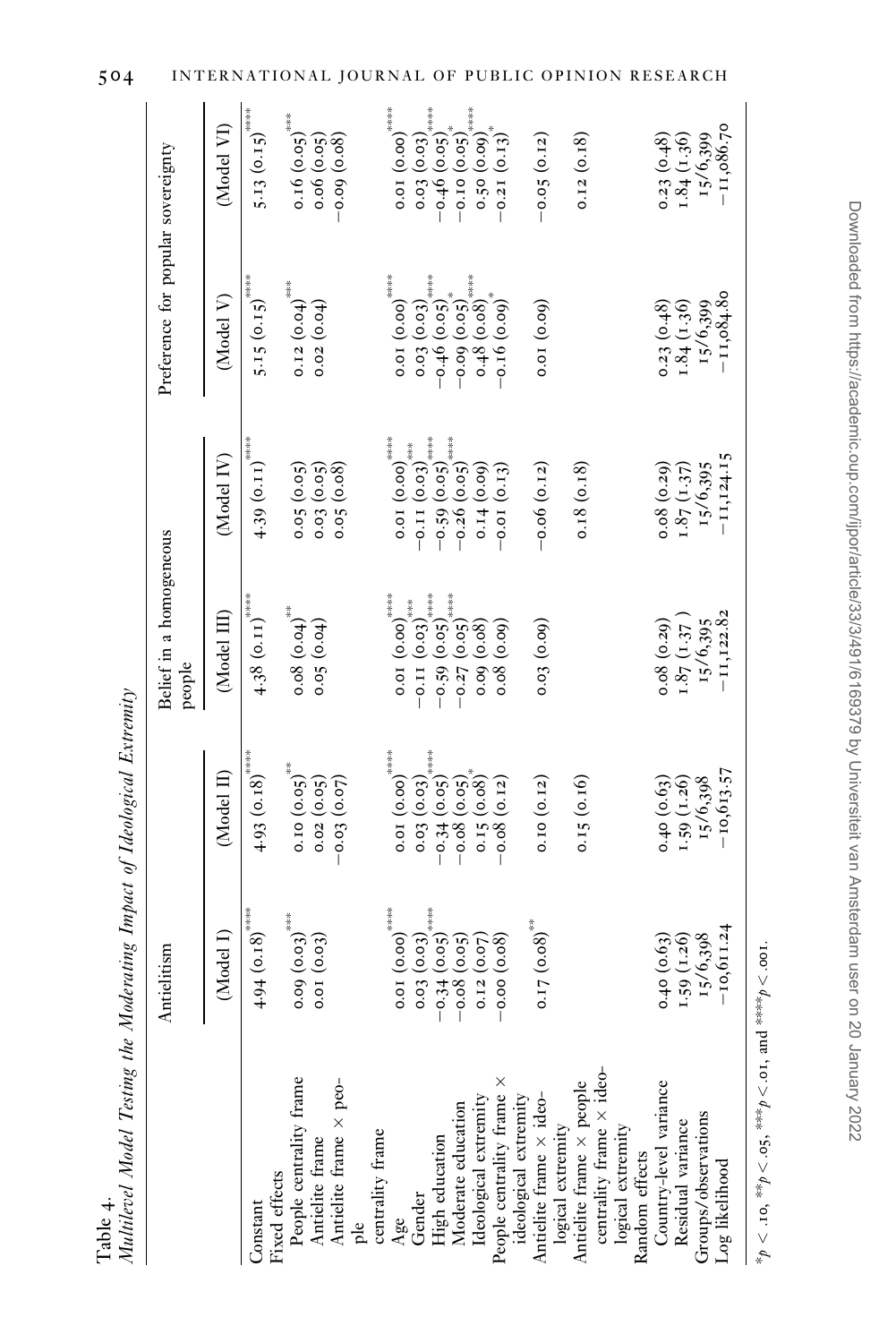that the effect of the anti-elite frame on anti-elitism attitudes is weaker for individuals with high formal education compared with those with low formal education ( $b = -0.22$ ,  $SE = 0.10$ ,  $p < .05$ ).<sup>7</sup> All other effects did not reach the conventional level of significance. Thus, H4 can only partially be supported.

Next, we tested whether ideological extremity moderated the effects of the populist frames on populist attitudes. [Table](#page-14-0) 4 (Model I) shows that there is a significant interaction effect of the anti-elite frame and ideological extremity on anti-elitism attitudes ( $b = 0.17$ ,  $SE = 0.08$ ,  $p < .05$ ) indicating that the effect of the antielite frame on antielitism attitudes is *stronger* for those individuals with a more extreme political ideology. No other interaction effects of ideological extremity with the populist frames were found. Thus, H<sub>5</sub> can only be supported for the anti-elite frame.

### Additional Analyses

We finally investigated whether exposure to specific frame components also activate populist attitudes on an aggregate level. To that aim, we ran all analyses with the aggregated populist attitude scale (all items merged into one scale) (see [Supplementary Appendix Table SA](https://academic.oup.com/ijpor/article-lookup/doi/10.1093/ijpor/edaa018#supplementary-data)4). [Supplementary Appendix Table SA](https://academic.oup.com/ijpor/article-lookup/doi/10.1093/ijpor/edaa018#supplementary-data)4 (Model I) shows that both anti-elite frames ( $b = 0.05$ ,  $SE = 0.02, p < .05$  and people centrality frames ( $b = 0.00, SE = 0.02, p < .05$ ) significantly activated aggregated populist attitudes. However, the results show no significant interaction effect between the anti-elite frames and the people centrality frames ( $b = 0.04$ ,  $SE = 0.05$ ,  $p =$ n.s.; [Supplementary Appendix Table SA](https://academic.oup.com/ijpor/article-lookup/doi/10.1093/ijpor/edaa018#supplementary-data)4, Model II).

We also tested whether individual-level moderators affected the effects of populist frames on aggregated populist attitudes. [Supplementary Appendix Table SA](https://academic.oup.com/ijpor/article-lookup/doi/10.1093/ijpor/edaa018#supplementary-data)4 (Model [III\)](https://academic.oup.com/ijpor/article-lookup/doi/10.1093/ijpor/edaa018#supplementary-data) shows that the effect of the anti-elite frame on aggregated populist attitudes is weaker for individuals with high formal education compared with those with low formal education ( $b = -0.17$ ,  $SE = 0.08$ ,  $p < .05$ ). Results show no other interaction effects with education ([Supplementary Appendix Table SA](https://academic.oup.com/ijpor/article-lookup/doi/10.1093/ijpor/edaa018#supplementary-data)4, Models III and IV). With regard to ideological extremity, we found no significant interaction effects on aggregated populist attitudes (see [Supplementary Appendix Table SA](https://academic.oup.com/ijpor/article-lookup/doi/10.1093/ijpor/edaa018#supplementary-data)4, Models V and VI).

Finally, the country-specific results (discussed in detail in [Supplementary Appendix](https://academic.oup.com/ijpor/article-lookup/doi/10.1093/ijpor/edaa018#supplementary-data) [SE\)](https://academic.oup.com/ijpor/article-lookup/doi/10.1093/ijpor/edaa018#supplementary-data) reveal that the aggregate results reported in this article are reflected in the majority of countries, although the effects are not significant in some country clusters. Re-running the analyses for all separate country samples, the results either show significant positive effects of the populist frames on the three dimensions of populist attitudes that are in line with the aggregated results, or nonsignificant effects, which can be explained by the lower statistical power in the country samples. There are no significant negative effects of the populist frames on populist attitudes with one exception: In Italy, the anti-elite frame resulted in lower preference for popular sovereignty ( $b = -0.28$ ,  $SE = 0.14$ ,  $p = .041$ .). Overall, the patterns of the aggregate analyses are mirrored in most individual countries.

#### Discussion

In an extensive experimental study involving 15 countries, we found that populist identity frames activate message-congruent populist attitudes. Surprisingly, people-

<sup>&</sup>lt;sup>7</sup>The interaction effect is also significant when the covariates (gender, age, and political ideology) are not in the model.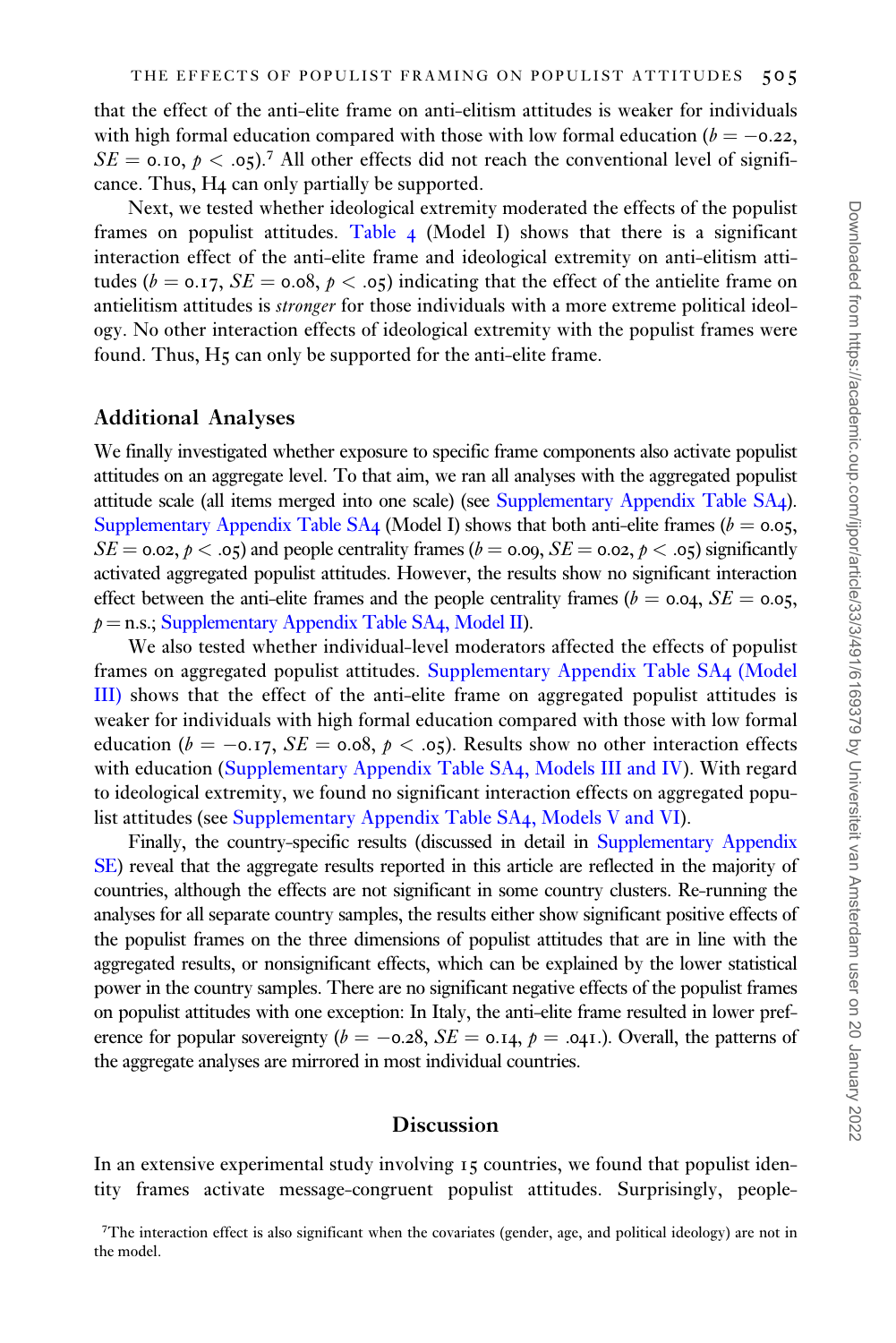centrality frames did also activate anti-elitism attitudes although these traits were not explicitly expressed in those frames. This is in line with the premises of schemata theory (e.g., [Richey,](#page-20-0) 2012). An important implication of our findings is thus that only referring to the "empty" signifier or minimal definition of populism, people centrism ([Jagers](#page-19-0) & [Walgrave,](#page-19-0) 2007), is enough to activate populist attitudes. As referring to the centrality of the ordinary people and their homogenous will has become mainstream in politics, this finding is potentially worrisome. Specifically, referring to the centrality of the ordinary people can foster people's anti-establishment perspectives, and thus increase political cynicism and distrust.

In addition to the effects of populist frames on the subdimensions, we also tested whether these frames activate populist attitudes on an aggregate level. We found that both anti-elite frames and people centrality frames activated aggregated populist attitudes independently of each other, while the combination of the two frames did not exert stronger effects than the independent frames. Thus, either referring to the people or attacking the elites is sufficient to activate populist attitudes in general. These results are quite worrisome as they suggest that fragmented populist message elements are powerful enough to activate not only specific subdimensions of populist attitudes, but also populist attitudes in general.

Individuals with lower education were more susceptible to anti-elite messages. Highly educated individuals are more likely to perceive themselves as belonging to the establishment themselves, and as a consequence, anti-elitism frames may be a threat to their very own identity. We also found that the effect of the anti-elitism frames on aggregated populist attitudes was stronger for lower compared with higher educated individuals. Thus, education seems to "protect" people from the influence of anti-elitism frames. This is in line with extant research that has identified education as an important demand-side factor explaining the persuasiveness of populist communication (e.g., [Schmuck & Matthes,](#page-20-0) 2017). Furthermore, our findings reveal that anti-elite messages have stronger effects on anti-elitism attitudes among those individuals on the fringes of the political spectrum. We can therefore conclude that anti-elite populist ideas work for the left and right wing, although the underlying processes may differ when it comes to the politically extreme left and right.

The people centrality and the anti-elitist frame enhanced populist attitudes independent of each other. This suggests that each frame has distinct effects, mainly because they tap theoretically separate dimensions of populist attitudes (e.g., [Schulz et al.,](#page-20-0) [2017](#page-20-0)). In line with a growing body of research on the multidimensionality of populist attitudes (e.g., [Hameleers, Bos,](#page-19-0) [& de Vreese,](#page-19-0) 2017; [Schulz et al.,](#page-20-0) 2017), it is therefore important to distinguish between different message elements that can activate different components of populist perceptions, depending on the attitudinal congruence of the message. As this study focused on the effects of extensive in- and out-group frames, future research could further disentangle the effects of different populist claims within these frames on the dimensions of populist attitudes. In addition, this study conceptualized frames as the independent variable, which has been called "framing in communication" (see [Scheufele](#page-20-0) [& Tewksbury](#page-20-0) 2007). Future studies should also look at "frames in mind," understanding audience frames as the dependent variable.

It needs to be noted that our findings represent aggregate results across all 15 countries. Separate country-specific analyses mirrored the aggregate results, although the effect of antielite populist communication on preferences for popular sovereignty was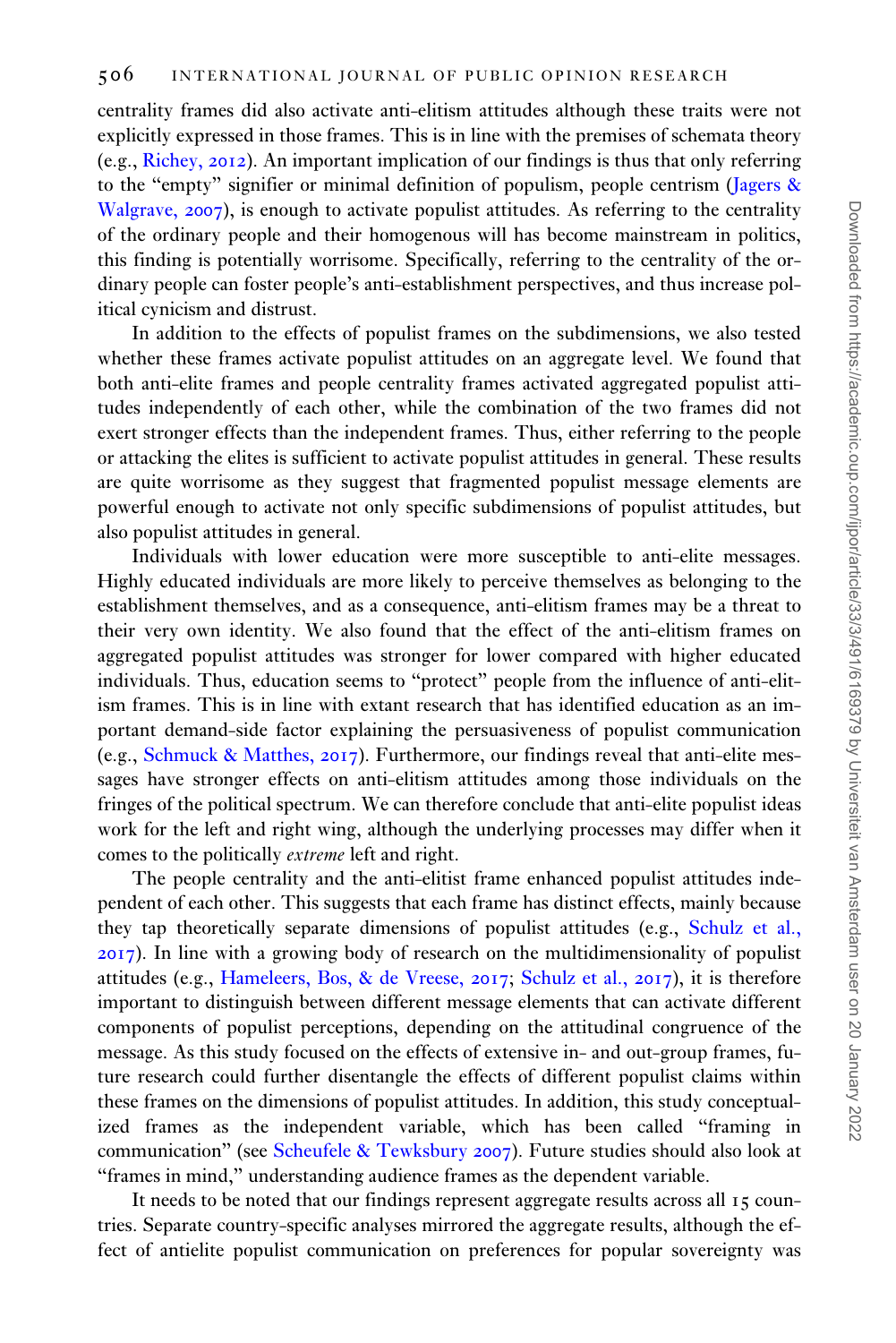negative and significant in Italy. This may be explained by the presence and rapid decline of antielite sentiments and calls on sovereignty in the public sphere and political arena (i.e., the five-star movement [M5S]). The M5S has been successful, but failed to deliver the promises to restore popular sovereignty. For this reason, anti-elite messages (as conveyed by M5S) may be less credible interpretations in Italy compared with some other countries. We leave it up to future empirical research to provide more detailed and comprehensive finding of the factors driving different effects in different settings. Hence, we recommend future research to more thoroughly explain why the effects of populist identity frames are different across national settings—for example, based on real-life economic or social factors.

In terms of real-life implications, our findings show that mere exposure to populist messages may activate individual-level support for populist ideas. As previous research indicated that populist attitudes correlate strongly with populist vote intentions (e.g., [Akkerman et al.,](#page-18-0) 2014), the activation of populist attitudes may increase support for populist parties. Yet, our experiment reports the short-term effects of exposure to one single message, and may therefore not directly resemble real-life news exposure. However, we do believe that our experiment offers insights into the mechanisms by which populist communication can influence citizens. If news consumers are repeatedly exposed to (online) populist messages that frame a divide between the people and the elites, these perceptions may become chronically accessible as interpretations.

These insights need to be weighted with a number of limitations. From a theoretical point of view, we only investigated the effect of out-group frames involving the elite, and neglected out-group frames involving horizontal out-groups, which might have different effects on the dimensions of populist attitudes. Yet, although the exclusion of these out-groups may be relevant to consider, it has mostly been regarded as a host ideology that can supplement the ideational core of populism (Mudde, 2007). On the methodological side, it needs to be noted that we only studied the impact of one specific populist topic and used a single-message design which limits the generalizability of our findings to populist news as a whole. By the same token, since we used the same news outlet, News, in all countries, we are unable to take source effects into account. Effects of populist messages may vary depending the credibility of the source, especially when it comes to terms such as "mainstream media" or "fake news." Related, populist and anti-elitist frames communicated by a spokesperson of a foundation may not be credible for all citizens. However, in an era of posttruth politics and the abundance of "alternative" media sources that claim to be legitimate news sources—people can actually be exposed to populist frames spread by sources that are said to be legitimate spokespersons of organizations.

Here, it also needs to be stressed that the effect sizes of the experiment were relatively modest—or even nonsignificant in some countries. However, the fact that mere exposure to one single message can activate populist attitudes can be extrapolated to real-life political consequences. More specifically, if citizens select and attend to populist communication on a regular basis, the cumulative exposure moments may add up to the longer term activation of populist attitudes. These populist attitudes may become highly accessible as mental schemata when citizens need to arrive at political decisions. Notwithstanding these limitations, our study demonstrates that populist messages do exert considerable effects on citizens' attitudes, and they do so across countries. We observed the strongest (i.e., unmoderated) effects for people-centrality frames underling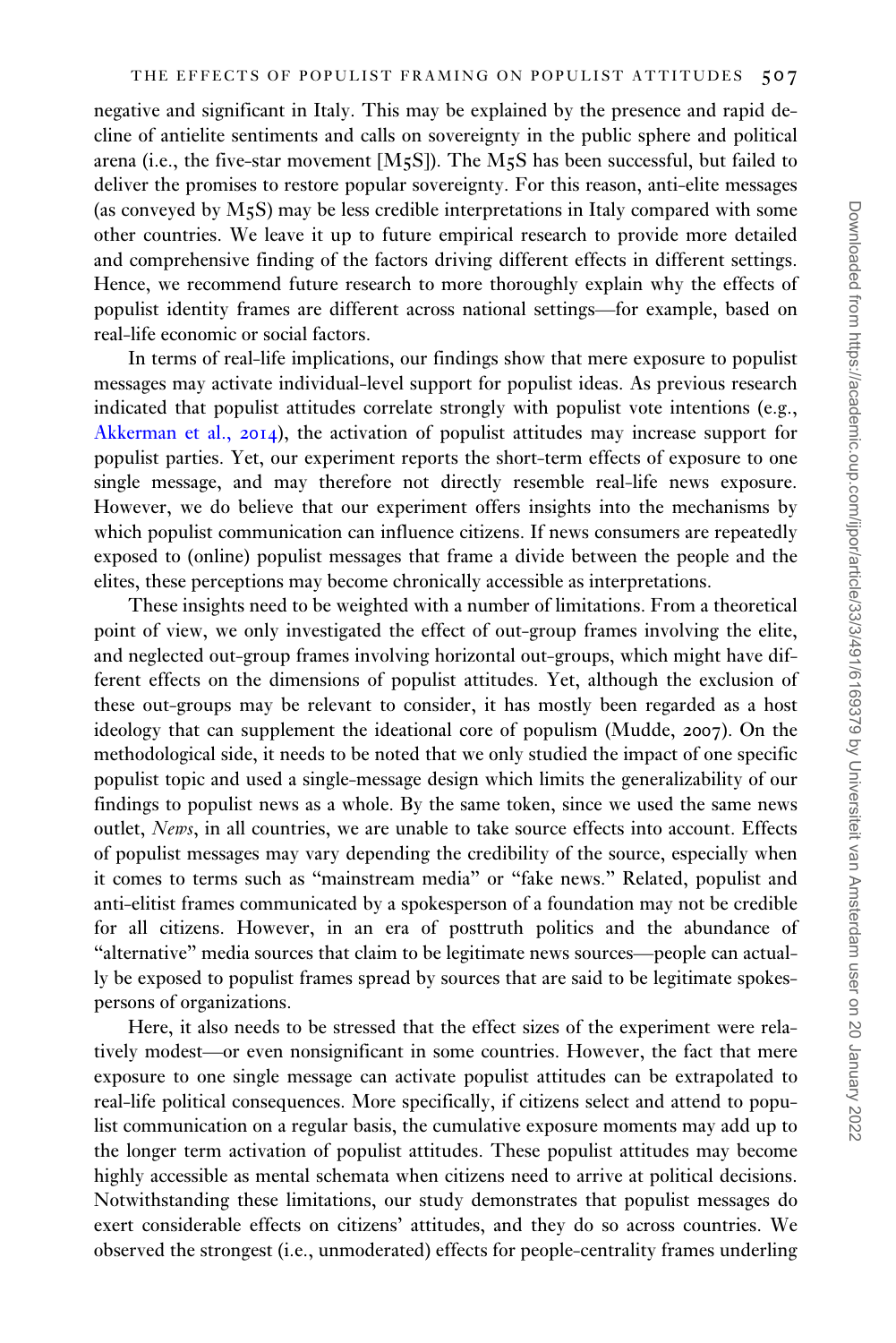<span id="page-18-0"></span>the importance of the notion of hard-working ordinary people in populist discourse. Yet, overall, the effects depend on the framing of the message, the predispositions of the electorate as well as contextual characteristics of countries.

### Supplementary Data

[Supplementary Data](https://academic.oup.com/ijpor/article-lookup/doi/10.1093/ijpor/edaa018#supplementary-data) are available at *IIPOR* online.

# Funding

The authors disclosed receipt of the following financial support for the research, authorship, and/or publication of this article: The data collection of Poland was supported by the National Science Center, Poland, Grant No. 2015/18/M/ HS5/00080. The data collection of Romania was supported by the Doctoral School within the National University of Political Studies and Public Administration. The data collection of the Netherlands was supported by the Amsterdam School of Communication Research. The data collection of Norway was supported by the Department of Sociology and Political Science at the Norwegian University of Science and Technology. The data collection of Ireland was supported by the Faculty of Humanities and Social Sciences at Dublin City University.

#### References

- Aalberg, T., Esser, F., Reinemann, C., Strömbäck, J., & de Vreese, C. H. (2017). Populist political communication in Europe. London, UK: Routledge.
- Akkerman, A., Mudde, C., & Zaslove, A. (2014). How populist are the people? Measuring populist attitudes in voters. Comparative Political Studies, 47(9), 1324–1353. doi:10.1177/0010414013512600
- Albertazzi, D., & McDonnell, D. (2008). Introduction: The sceptre and the spectre. In D. Albertazzi & D. McDonnell (Eds.), Twenty-first century populism: The spectre of Western European democracy (pp.  $I-II$ ). Basingstoke, UK and NY: Palgrave Macmillan.
- Bates, D., Maechler, M., Bolker, B., & Walker, S. (2015). Fitting linear mixed-effects models using lme4. *Journal of Statistical Software*,  $67(1)$ ,  $1-48$ . doi: 10.18637/jss.v067.i01
- Bos, L., van der Brug, W., & de Vreese, C. H. (2013). An experimental test of the impact of style and rhetoric on the perception of right-wing populist and mainstream party leaders. Acta Politica, 48(2), 192–208. doi:10.1057/ap.2012.27
- Busby, E. C., Gubler, J. R., & Hawkins, K. A. (2019). Framing and blame attribution in populist rhetoric. The Journal of Politics,  $8I(2)$ , 616–630. doi:10.1086/701832
- Cacciatore, M. A., Scheufele, D. A., & Iyengar, S. (2016). The end of framing as we know it ... and the future of media effects. Mass *Communication and Society*,  $19(1)$ , 7–23. doi:10.1080/15205436.2015.1068811
- Canovan, M. (1999). Trust the people! Populism and the two faces of democracy. Political Studies, 47, 2–16. doi:10.1111/1467-9248.00184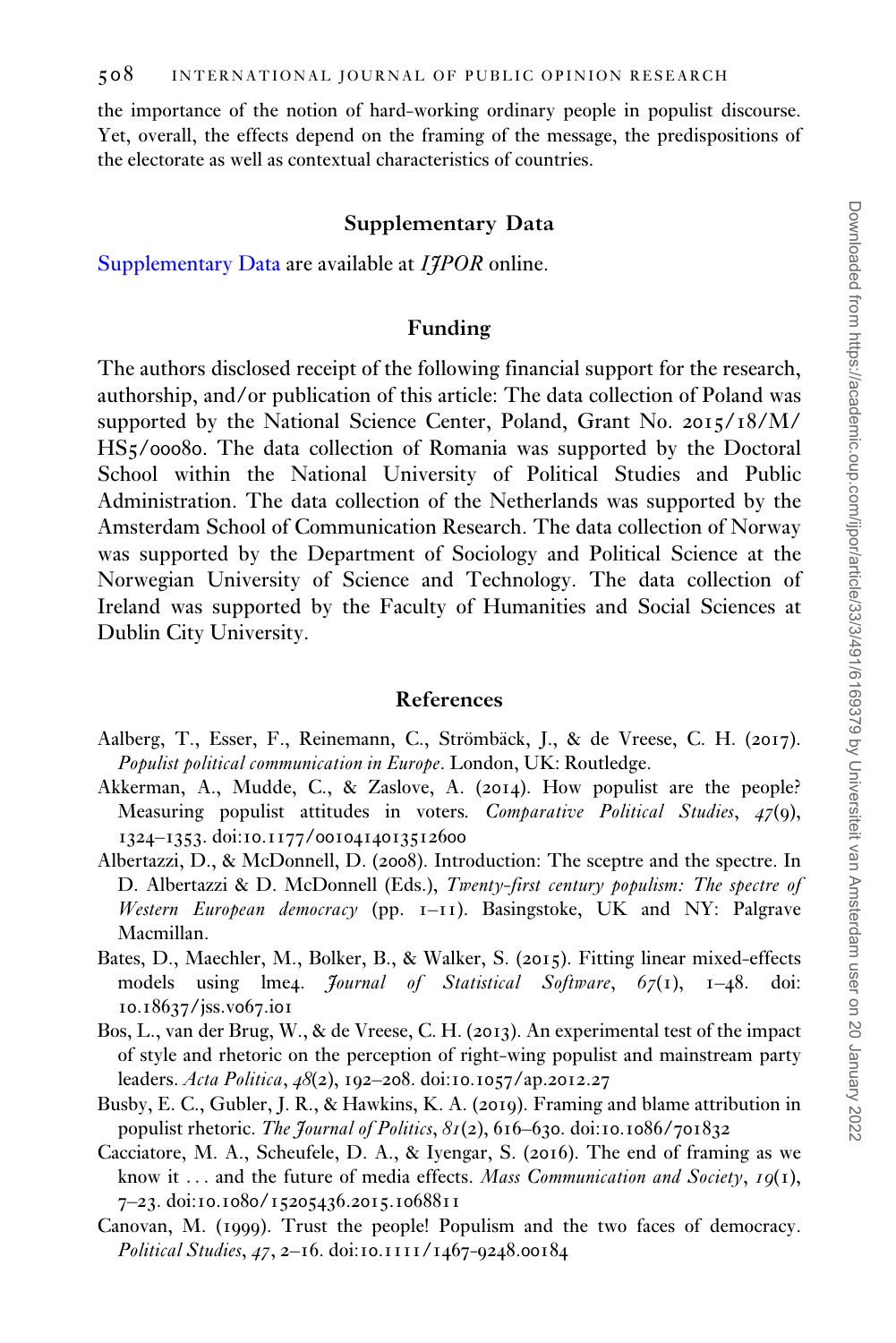- <span id="page-19-0"></span>Engesser, S., Ernst, N., Esser, F., & Büchel, F. (2017). Populism and social media: How politicians spread a fragmented ideology. Information, Communication  $\mathfrak{S}$  Society, 20(8), 1109–1126. doi:10.1080/1369118X.2016.1207697
- Entman, R. M. (1993). Framing: Toward clarification of a fractured paradigm. Journal of Communication, 43(4), 51–58. doi:10.1111/j.1460-2466.1993.tb01304.x
- Ernst, N., Engesser, S., & Esser, F. (2017). Bipolar populism? The use of anti-elitism and people-centrism by Swiss parties on social media. Swiss Political Science Review, 23(3), 253–261. doi:10.1111/spsr.12264
- Gamson, W. A. (1992). Talking politics. Cambridge, UK: Cambridge University Press.
- Hameleers M., Bos L., Fawzi N., Reinemann C., Andreadis I., Corbu N. et al. Schemer C., Schulz A., Shaefer T., Aalberg T., Axelsson S., Berganza R., Cremonesi C., Dahlberg S., de Vreese C. H., Hess A., Kartsounidou E., Kasprowicz D., Matthes J. (2018). Start Spreading the News: A Comparative Experiment on the Effects of Populist Communication on Political Engagement in Sixteen European Countries. The International Journal of Press/Politics. 23 (4) 517–538. 10.1177/194016 1218786786
- Hameleers, M., Bos, L., & de Vreese, C. H. (2017). "They did it": The effects of emotionalized blame attribution in populist communication. Communication Research, 44(6), 870–900. doi:10.1177/0093650216644026
- Hawkins, K. A., & Rovira Kaltwasser, C. (2019). Introduction. The ideational approach. In K. A. Hawkins, R. E. Carlin, L. Littvay, & C. Rovira Kaltwasser (Eds.), The ideational approach to populism. Concept, theory, and analysis (pp.  $1-24$ ). New York, NY: Routledge.
- Hox, J. J., Maas, C. J., & Brinkhuis, M. J. (2010). The effect of estimation method and sample size in multilevel structural equation modeling. Statistica Neerlandica, 64(2), 157–170. doi:10.1111/j.1467-9574.2009.00445.x
- Jagers, J., & Walgrave, S. (2007). Populism as political communication style: An empirical study of political parties' discourse in Belgium. European Journal of Political Research,  $46(3)$ ,  $319-345$ . doi:10.1111/j.1475-6765.2006.00690.x
- Kawakami, K., Dovidio, J. F., & van Kamp, S. (2007). The impact of counterstereotypic training and related correction processes on the application of stereotypes. Group Processes & Intergroup Relations, 10(2), 139–156. doi:10.1177/1368430207074725
- Matthes, J. & Schmuck, D. (2017). The effects of anti-immigrant right-wing populist ads on implicit and explicit attitudes: A moderated mediation model. Communication Research, 44(4), 556–581. doi:10.1177/0093650215577859
- Mazzoleni, G. (2008). Populism and the Media. In D. Albertazzi & D. McDonnel (eds.), Twenty-first century populism (pp. 49–64). Basingstoke, UK: Palgrave Macmillan
- Meckstroth, T. (1975). "Most different systems" and "most similar systems": A study in the logic of comparative inquiry. Comparative Political Studies,  $8(2)$ , 133–177. doi: 10.1177/001041407500800202
- Mols, F. (2012). What makes a frame persuasive? Lessons from social identity theory. Evidence  $\mathfrak S$  Policy: A Journal of Research, Debate and Practice,  $\mathfrak{K}(3)$ , 329–345. doi: 10.1332/174426412X654059
- Mols, F., & Jetten, J. (2016). Explaining the appeal of populist right-wing parties in times of economic prosperity. Political Psychology, 37(2), 275–292. doi: 10.1111/pops.12258
- Mudde, C. (2004). The populist zeitgeist. Government and Opposition, 39(4), 542–564. doi:10.1111/j.1477-7053.2004.00135.x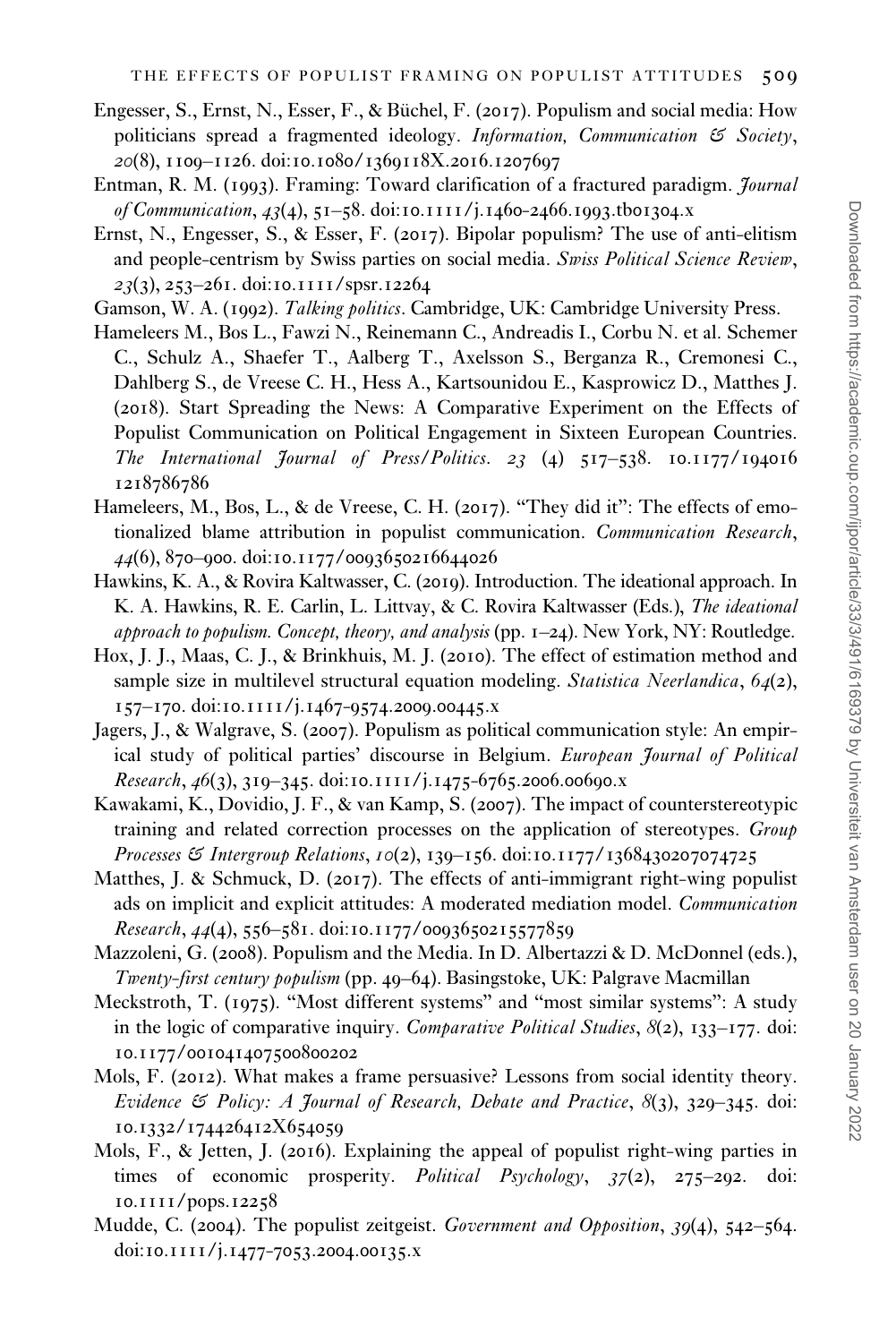- <span id="page-20-0"></span>Mudde, C. & Rovira Kaltwasser, C. (2017). Populism: A very short introduction. Oxford, UK: Oxford University Press.
- Mudde, C., & Rovira Kaltwasser, C. (2013). Exclusionary vs. inclusionary populism: Comparing contemporary Europe and Latin America. Government and Opposition, 48(2), 147–174. doi:10.1017/gov.2012.11
- Polletta, F. & Jasper, J. M. (2001). Collective identity and social movements. Annual Review of Sociology 27(1), 283-305. doi:10.1146/annurev.soc.27.1.283
- Ramasubramanian, S. (2007). Media-based strategies to reduce racial stereotypes activated by news stories. *Journalism*  $\mathfrak{S}$  Mass Communication Quarterly, 84(2), 240–264. doi:10.1177/107769900708400204
- Richey, S. (2012). Campaign advertising and the stimulation and activation of the authoritarian personality. Political Communication, 29(1), 24–43. doi: 10.1080/10584609.2011.616874
- Rico, G. & Anduiza, E. (2019). Economic correlates of populist attitudes: An analysis of nine European countries in the aftermath of the great recession. Acta Politica, 54, 371–397 doi:10.1057/s41269-017-0068-7
- Rooduijn, M. (2014). The mesmerising message: The diffusion of populism in public debates in Western European media. Political Studies, 62(4), 726–744. doi: 10.1111/1467-9248.12074
- Scheufele, D. A., & Tewksbury, D. (2007). Framing, agenda setting, and priming: The evolution of three media effects models. Journal of Communication,  $57(1)$
- Schmuck, D., & Matthes, J. (2017). Effects of economic and symbolic threat appeals in right-wing populist advertising on anti-immigrant attitudes: The impact of textual and visual appeals. *Political Communication*,  $34(4)$ ,  $607-626$ . doi: 10.1080/10584609.2017.1316807
- Schulz, A., Müller, P., Schemer, C., Wirz, D. S., Wettstein, M., & Wirth, W. (2018). Measuring populist attitudes on three dimensions. International Journal of Public Opinion Research, 30(2), 316–326. doi:10.1093/ijpor/edw037
- Taggart, P. (2000). Populism. Buckingham & Philadelphia: Open University press.

# Biographical Notes

Dr. Michael Hameleers (Ph.D.—University of Amsterdam) is an Assistant Professor in Political Communication at the Amsterdam School of Communication Research (ASCoR), Amsterdam, The Netherlands. His research interests include populism, framing, (affective) polarization, and the role of social identity in media effects.

Dr. Desirée Schmuck is a Tenure-Track Assistant Professor at the School for Mass Communication Research at KU Leuven. Her research interests focus on the effects of digital political and mobile communication on media users across the life span.

Dr. Anne Schulz is a postdoctoral research fellow at the Reuters Institute for the Study of Journalism. She works on the Digital News Project and is a researcher on the Digital News Report. She uses survey data to study news consumption across countries.

Dr. Dominique Wirz studied Communication in Social and Economic Contexts (B.A.) at the Berlin University of the Arts and Communication Management and Communication Research (M.A.) at the University of Zurich. She was a Research and Teaching Assistant at the Department of Communication and Media Research (IKMZ)